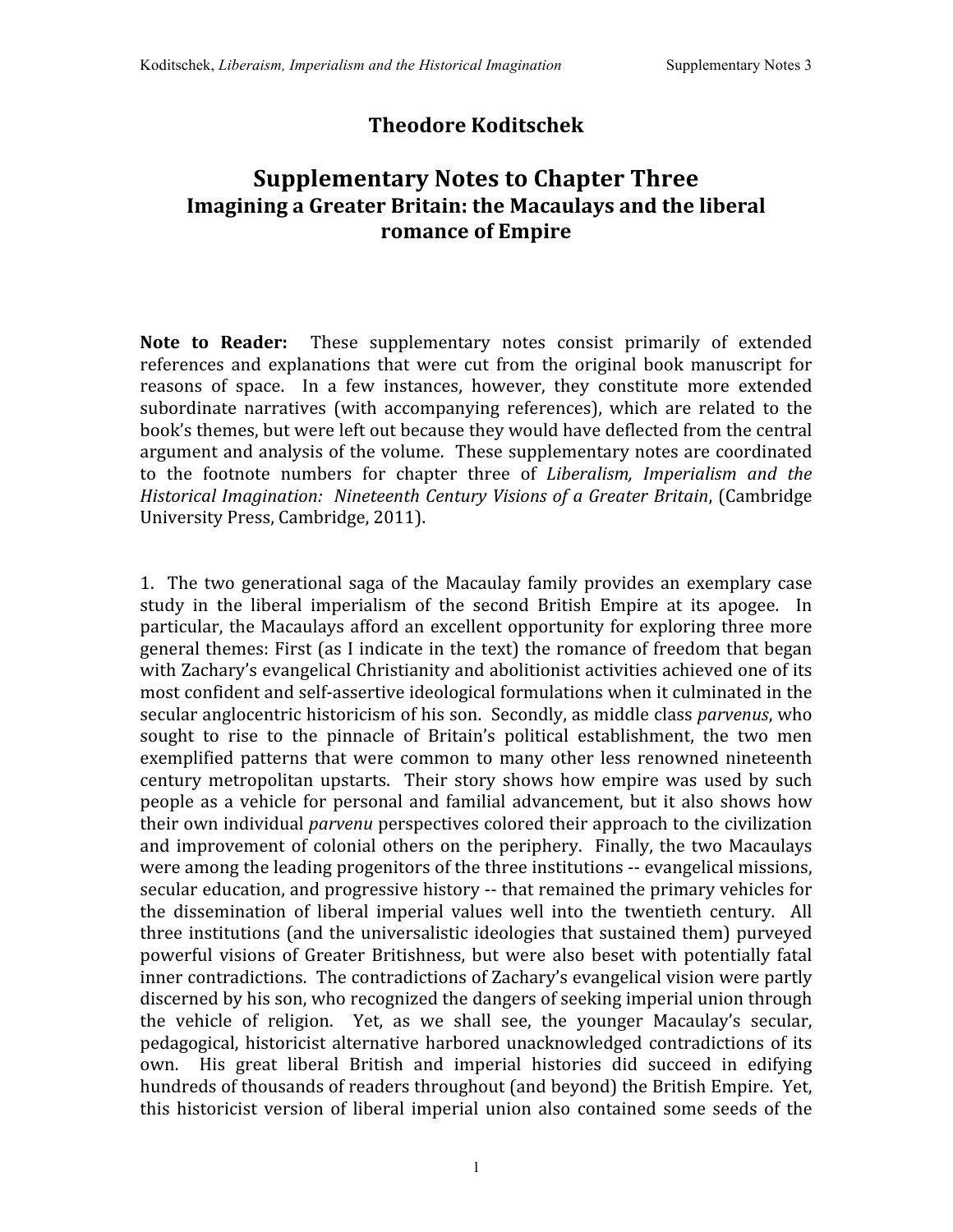reactionary, racialized maneuvers of exclusion that would lay liberal imperialism low
during
the
decades
after
1850.

In the original design of this chapter I had intended to write more about Zachary Macaulay, and his role in setting in motion the two-generational family saga. Indeed, even if our interest is primarily in the son, it is impossible to understand T.B. Macaulay's historiographical-cum-political agenda without setting it in the context of
his
relationship
to
his
father
and
his
wider
family. Somewhat
to
my
regret,
this extended treatment had to be abandoned, since it would have taken me too far afield of my focus on the uses of history and historical writing. Fortunately, Professor Catherine Hall is working on what is very likely to be the definitive work that traces the two generational liberal imperial family saga of the Macaulays. Suffice it to note here that Zachary's initial entrée into the circles of Anglican evangelical reformers came after his return from Jamaica, when he found that his older brother, Aulay, had become a clergyman of the Church of England, and that one
of
his sisters
had
married
Thomas
Babington,
a
member
of
the
Leicestershire gentry,
and
a
leader
of
the
fledgling
Evangelical
group.

2. Improperly supervised as an apprentice in Glasgow, Zachary "began to think excess
in
wine,
so
far
from
being
a
sin,
to
be
grounds
for
glorying;
and
it
became
one of the objects of my ambition to be able to see all my companions under the table." The experience of Jamaica further coarsened his behavior, but "the hour of retribution was at hand." Saved by God from a serious illness, and deflected from the
path
to
perdition,
Zachary
felt
himself
called
to
the
vocation
of reforming
a
sinful world. Viscountess Knutsford, *The Life and Letters of Zachary Macaulay*,
(Arnold, London, 1900), 5-11, quotes on 5 and 8.

3. Zachary's
accounts
of
the
horrors
of
slavery
greatly
interested
his
new
relations, who hoped to lead a re-moralization of British society, and were trying to decide how the Empire would figure in their evangelical schemes. As the drama of the French Revolution unfolded across the Channel, these elite Evangelicals became increasingly
fixated
on
the
evils
of
slavery. Here
indeed
was
a
cause,
which
could mobilize the bourgeois idealism of men like Macaulay in reformist, nonrevolutionary directions, and yet remain under Anglican, aristocratic control. A year earlier,
20,000
Mancunians
had
signed
a
petition
against
the
slave
trade. Now
these earnest
artisans,
shopkeepers,
and
manufacturers
had
given
up
West
Indian
sugar
in their
tea. Grounded in humanitarianism, respectability and religion,
their *cahiers*  des doléances were all the more auspicious inasmuch as they deflected attention away
from
the
privileges
of
the
English
landlord,
and
saved
their
indictments
for
the despotic
slavelords
across
the
sea. The
challenge
was
to
harness
popular energies in a manner that would reinforce the power of England's enlightened patricians, while avoiding the Parisian politics of the brickbat and the street. In the bundle of bourgeois energy (and recovering slavedriver) that was Zachary Macaulay, Babington and his fellow Evangelicals had found an indispensable assistant.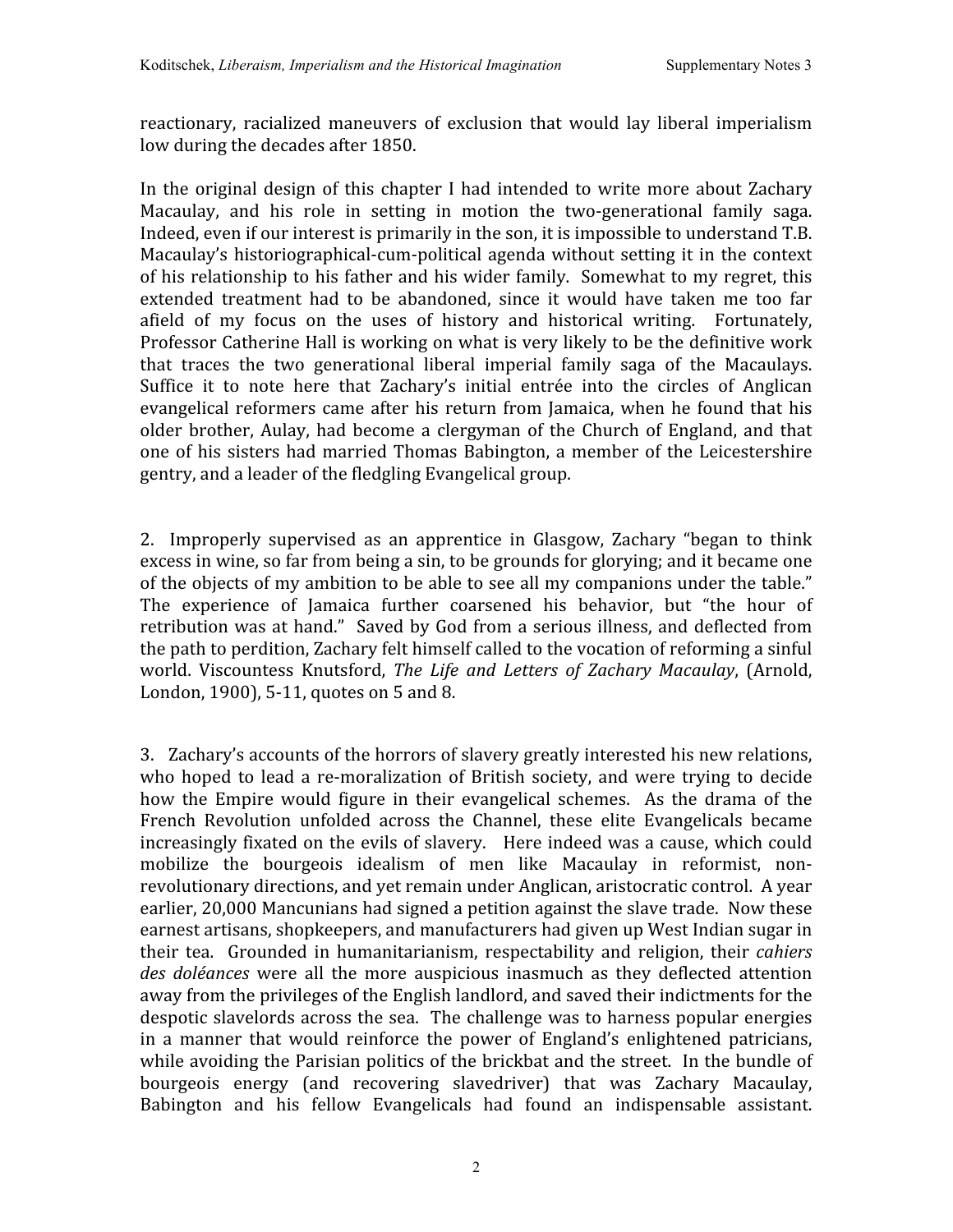Reginald Coupland, *Wilberforce: A Narrative*, (Oxford University Press, Oxford, 1923), 1‐176; Ford K. Brown, *Fathers of the Victorians: The Age of Wilberforce,* (Cambridge University Press, Cambridge, 1961), 1‐186; Seymour Drescher, Capitalism and Anti-Slavery: British Mobilization in Comparative Perspective, (Oxford University
Press,
Oxford,
1986);
Clare
Midgley,
Women
Against
Slavery:
The
British Campaigns, 1780-1870, (Routledge, London, 1992); Christopher L. Brown, Moral Capital: Foundations of British Abolitionism, (University of North Carolina Press, Chapel
Hill,
2006).

The
Sierra
Leone
experiment
seemed
the
perfect
opportunity
to
draw
the
skills
of
a man like Zachary. He had turned the horrors of slavery into an opportunity for redemption, and Sierra Leone would (hopefully) do the same. In 1792, a group of London philanthropists formed a committee to raise funds for the new colony. The freedmen
settlers
would
clear
their
own
farmlands,
build
an
entrepôt
for
European shipping, and – through a mixture of Christianity and commerce -- help to spread European civilization through Africa's dark, interior lands. A chartered company was formed, which raised an impressive £235,280 in capital from British investors who wagered that profits and proselytism could be combined. About two thousand settlers were persuaded to emigrate to the new colony, called Freetown, where they would obtain work, land, and even representative institutions (modeled on those of the ancient Anglo‐Saxons). Nevertheless, final authority would be vested in an appointed Governor sent out from London. The first Governor, John Clarkson, was already familiar with (and generally trusted by) the black settlers. This made Thornton and Wilberforce nervous. A more reliable deputy was needed, who would ultimately replace Clarkson as Governor. They wanted someone who would be skilled at managing these 'semi-civilized' Negroes, and who would be more responsive to the interests of the London Company. Thornton and Wilberforce did not need to think twice about the most suitable candidate: Zachary Macaulay was their
man. Knutsford, *Zachary
Macaulay*,
12‐57;
Christopher
Fyfe, *A
History
of
Sierra*  Leone, (Oxford University Press, Oxford, 1962), 1-58.

4. The contradictions
of
the
Sierra
Leone
project
were inherent
in
its
very
name, since
Freetown
was
haunted
by
the
omnipresence
of
its
opposite,
the
institution
of slavery, which permeated the surrounding time and space. The first and second British Empires may have been logically incompatible, but they were chronologically
overlapping,
as
we
have
already
seen. In
the
case
of
Freetown,
this fact was geographically inescapable, since the Colony had been sited only a few miles
from
Bance
Island,
Britain's
major
African
slave
processing
center. This
odd geographical juxtaposition was probably deliberate. Sierra Leone had a harbor that European
ships
could
navigate,
and
there
was
a
longstanding
European
presence
in the
region. Moreover,
the
local
chiefs
were
habituated
to
dealing
with
Europeans, and
knew
enough
English
to
make
communication
possible. Perhaps
it
was
also
felt that the presence of Freetown at the very center of the slave trade might offer a salutary counterweight to the culture of sin. Unfortunately, during the early years, the influence ran at least as strongly the other way. Citizens of Freetown routinely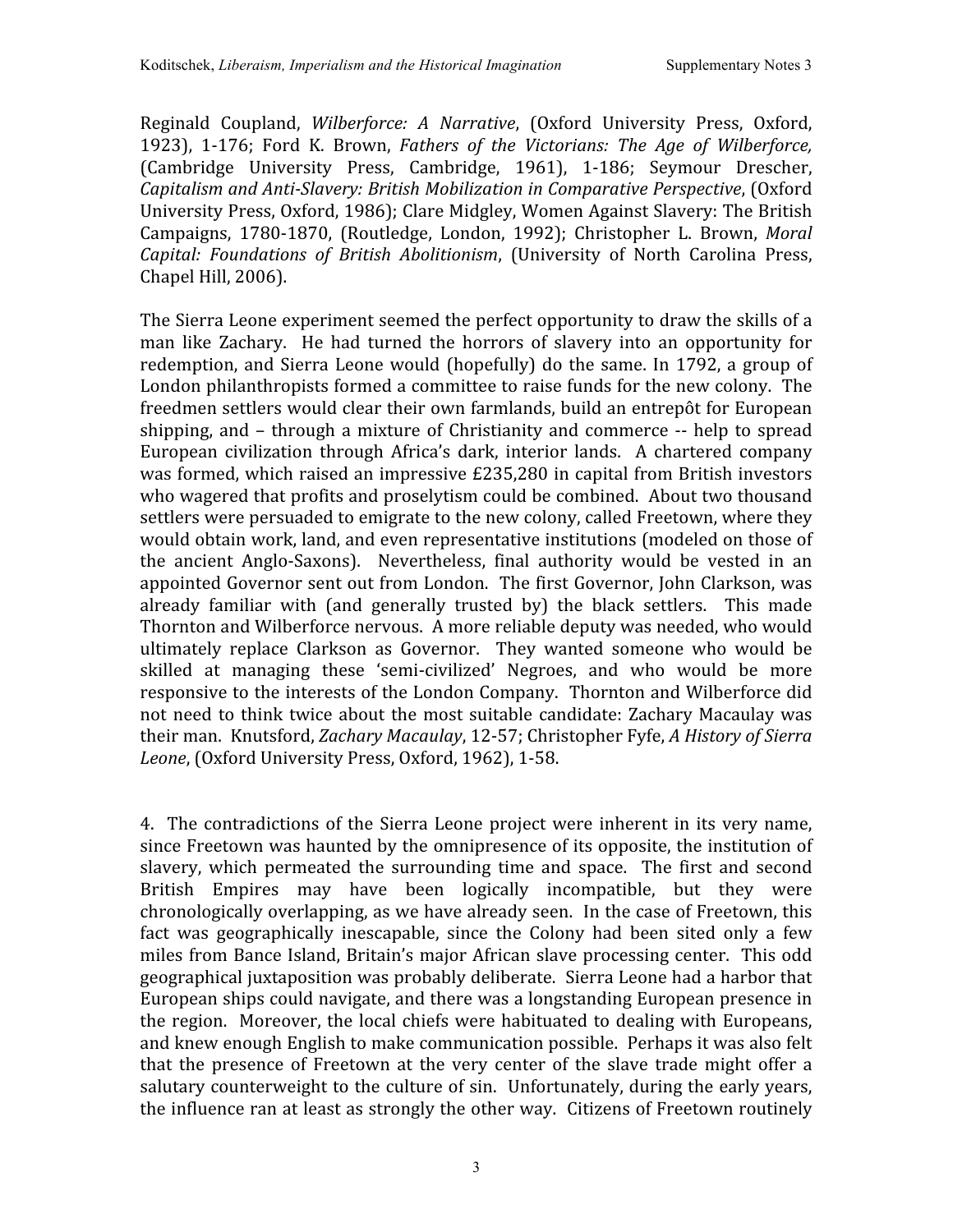watched as the (still perfectly legal) traffic in flesh passed before them, unable to do anything but wring their hands in dismay. Harboring fugitive slaves was a risky undertaking that left the colony open to counter-raids or reprisals. More significantly, the slave trade was extremely profitable, whereas Freetown proved to be a money-losing proposition from the start. Working for the slavers was always a temptation
when
other
employments
fell
through. In
his *Journal*,
Macaulay
recorded the
names
of
settlers
whom
he
suspected
of
secretly
working
for
the
slavers. He
did not notice that his own apparently amicable socialization with the English Governor of Bance Island, might be interpreted in the same way. Knutsford, *Zachary Macaulay*,
43,
46‐7,
54‐89,
127‐8,
164‐6,
174;
Fyfe, *History
of
Sierra
Leone*,
59‐61.

As the war in Europe deepened, however, the pollution of the slavers was alarmingly compounded by
the menace of
the French. Macaulay and
the settlers had seen Africa as an escape from the furnace of Revolution, but they soon found that their new home was not exempt from its flames. In September 1794, a fleet of seven French ships appeared in Freetown Harbor. Disgorging several companies of Jacobin
sailors,
they
proceeded
to
loot
the
extensive
stores
that
the
British
Company had stocked up. Then, when there was nothing left to trash, they burned down the town. After this debacle, Freetown was slow to recover. The London Company, which lost almost all of its capital, was determined to start making money for its shareholders. Thus, Macaulay was instructed to charge the settlers quitrents for their
plots. This
demand
sparked
a
near
rebellion,
as
the
settlers
bitterly
protested that they had been promised *free* land. When Macaulay admonished them for their ingratitude, their indignation rose: after risking their lives for the Crown, they believed that they were being cheated and oppressed all over again. Knutsford, Zachary Macaulay, 54-56, 77-8, 90-215, esp. 145; Clifford, *From Slavery to Freetown*, 105‐215;

Fyfe, *History
of
Sierra
Leone*,
13‐87.

Since Macaulay regarded most white Europeans as morally deficient, it is not surprising that he found many of the black settlers to be inadequate as well. His cold, inflexible manners did not endear him to his constituents, and tended to obscure his better qualities -- his desire to obtain the active consent of those he governed,
and
his
freedom
from
overt
racial
prejudice. The
problems
of
Freetown went beyond mere personalities, however. They were the product of the incoherence and inconsistency underlying the settlement's original aims. To introduce institutions of representative self-government into a colony, and then to invest the London appointed Governor with absolute power was, as in Edgeworth's Ireland, a recipe for constant political conflict and confusion.

While the original goals of the settlement may have been admirable, they were too ambitious and amorphous. What exactly was the experiment supposed to prove? Was Freetown intended to test economic alternatives to the slave trade? Was its purpose
to
establish
sugar
plantations
that
employed
free
labor,
or
to
introduce
new crops such as coffee, cinnamon, or cotton, as alternatives
to
the
traffic in human flesh? Was it supposed to open up a direct, European trade with the interior, circumventing the coastal chiefs who were deeply implicated in the slave trade? Or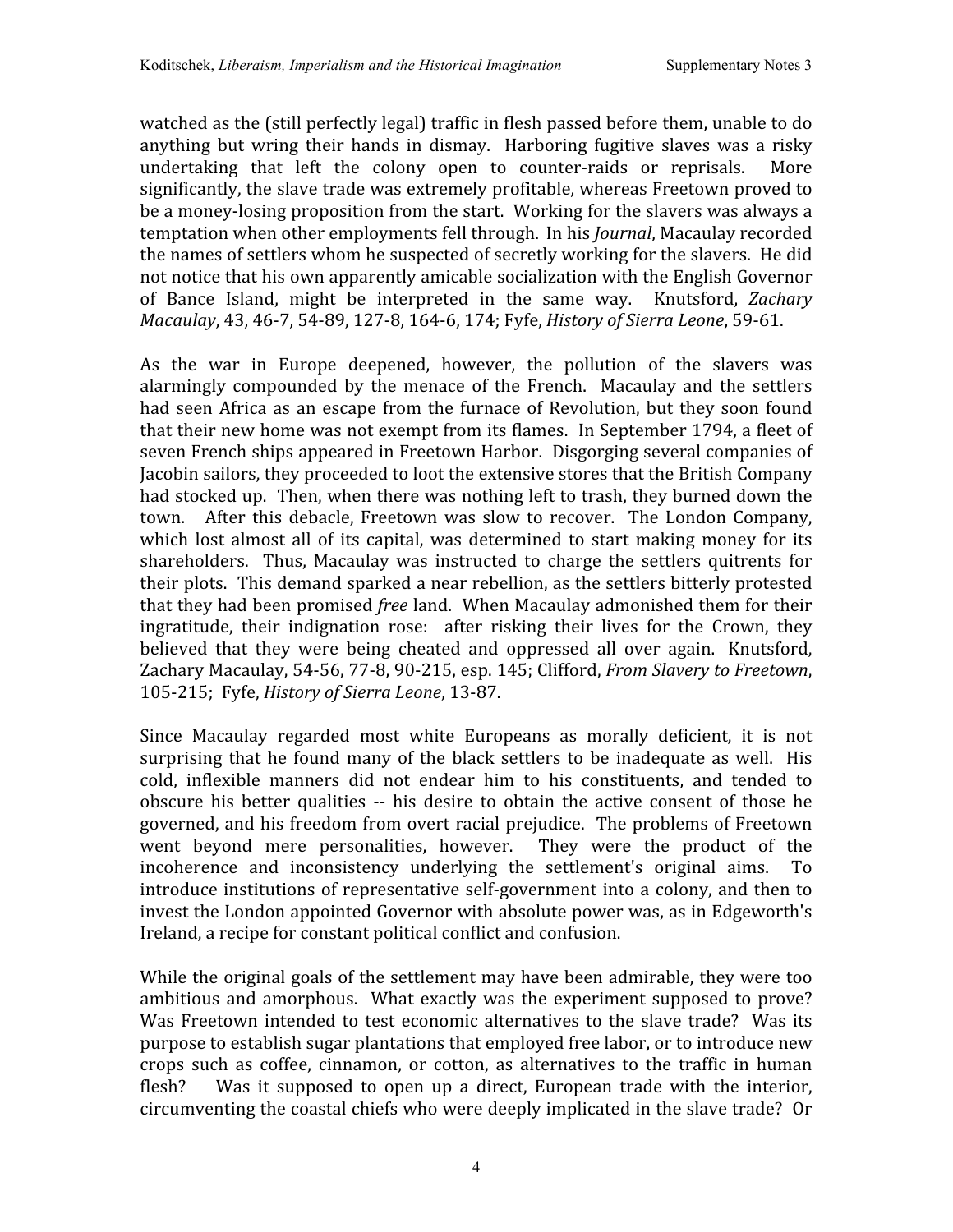was it intended to influence these chiefs, to turn them away from the slave trade, and to convert them to British values and Christianity? Was the purpose of Freetown to serve as a staging ground for missionary activity in the African interior? Or was it a City on a Hill -- a model of what was possible in racial relations - the first wave in a tide of black Puritans who would take back Africa and cut the jungles down?

The problem with Freetown was that it was trying to accomplish all these objectives, and was not accomplishing any of them very well. Given his own evangelical
leanings,
Macaulay
seems
initially
to
have
been
attracted
to
the
puritan vision of self-reliant, self-governing black farmers, seeding the continent with British values and hard work. The fact that many of the settlers were devout Christians was one of the features that had attracted him in the first place. In the event,
the
British
Colonial
Governor
was
disappointed
by
this
democratic
surfeit
of evangelical faith. He found the numerous Nonconformist preachers (both black and white) to be turbulent and self-righteous. They were paranoid and seditious, he bitterly complained. Perhaps they reminded him too much of the man he might have become had the Babington connection not elevated him to his new status as imperial adjutant. Religious zeal, which was supposed to be the driving force behind the Sierra Leone experiment, was in the end the major factor in bringing it to grief. Ironically, by the time he left, Macaulay had grown disillusioned with the black
settlers,
and
put
his
hopes
for
the
future
on
the
indigenous
African
chiefs. He was favorably impressed with their manners and intelligence, and concluded that they held the key to Africa's future. Though most of them participated in the slave trade,
many
were
uneasy
with
that
unholy
commerce,
and
welcomed
the
Freetown experiment in trying to root it out. Macaulay regarded their willingness to send their
children
to
Britain
for a
Western,
Christian
education as
an
auspicious
portent. When he finished his term as Governor, he took a group of aristocratic African children back with him, setting them up in British boarding schools. Knutsford, *Zachary
Macaulay*,
32‐52,
121,
127,
196‐215.

Fyfe, *History
of
Sierra
Leone*,
13‐87.

After Macaulay returned home to England, he continued his involvement in Sierra Leone from afar. In 1809, when the colony was transferred to the Crown, he set himself up as an international merchant, attempting to demonstrate how a postslave trading Africa could be integrated into the British economy. After 1802, Thornton, Wilberforce, Macaulay, and several other distinguished Anglican Evangelicals had established residences together on the edge of Clapham Common. Here they were in constant communication with one another, and only a stone's throw away from Westminster and the City. Over the next two decades, these 'Claphamites' embarked on a remarkable array of public and private projects of improvement. Taking key elements of the Edgeworth reforming program, the Evangelicals anglicized them, institutionalized them, and projected them onto a national
and
imperial
plane. Brown, *Fathers
of
the
Victorians*,
187‐316;
Coupland, *Wilberforce*,
178‐343.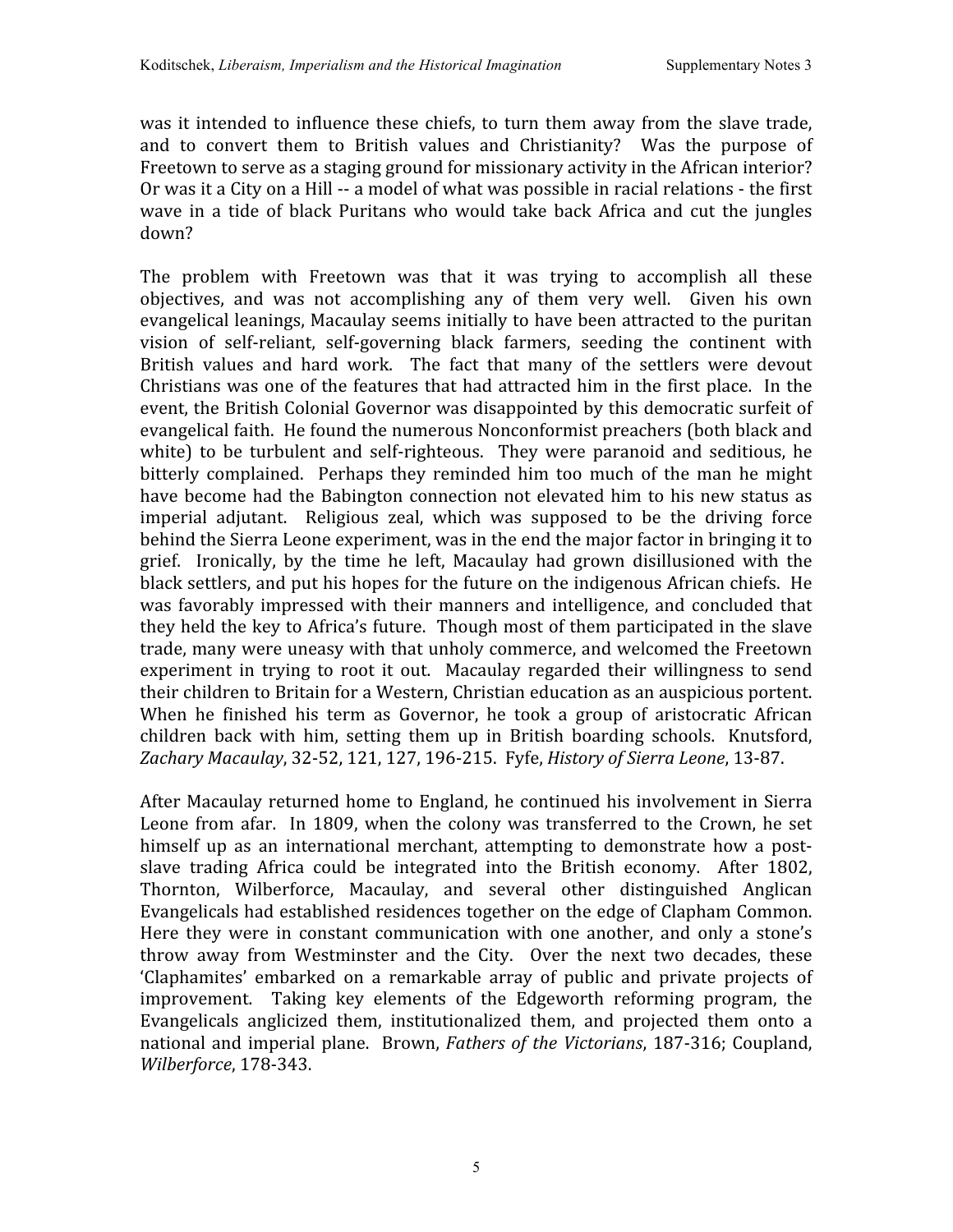Given his indefatigable industry and attention to detail, Zachary was drafted as a key figure in the forming and operating of the Church Missionary Society (1799), the British and Foreign Bible Society (1804), The African Institution (1807), and the National Society for the Education of the Poor (1811). Nevertheless, amidst all this flurry of philanthropic activity, Antislavery continued to absorb the greatest part of Macaulay's energy, and always remained closest to his heart. In 1807, when the British slave trade was abolished, Macaulay and his 'Saints' redirected their movement to the goal of abolishing the institution of bondage itself. Other nations had to be persuaded to close off the slave market, and this was difficult as long as Europe was engulfed in war. New committees were formed, new petition campaigns were organized, and new politicians were cultivated to introduce new bills. By
1833,
when
slavery
was
finally
proscribed
throughout
the
British
Empire, Macaulay was old, infirm, and nearly bankrupt. Preoccupied with the work of the abolitionist movement, he had neglected his own business. In 1826, his financial affairs
were
thrown
into
disarray
in
the
same
credit
crisis
that
had
brought
down
Sir Walter Scott. Brown, Fathers of the Victorians, 317-533; Coupland, Wilberforce, 346‐517;

Knutsford, *Zachary
Macaulay*,
216‐489,
especially
241‐2.

6. Like the other Claphamites, Zachary Macaulay saw himself embarked on an ambitious project to comprehend metropolitan and colonial reform in a single unified frame. Of all the Clapham reforming projects, anti-slavery was the one that gained the most attention and garnered the greatest support. By contrast, the Claphamites'
domestic
reform
schemes
encountered
severe resistance,
particularly when they proposed to create a national system of working class elementary education within the institutional structures of the Anglican Church. In the new industrial cities, the nonconformist middle class was not about to allow the Church a monopoly in such matters. In the countryside, many members of the Anglican Tory gentry
were
still
wary
of
popular
education
in
any
form. Clearly,
the
ability
of
the Clapham Saints to bridge these two groups was limited, at least within Britain's shores. On the other hand, the various Clapham imperial projects -- the Bible and Missionary Societies, and the denominational schools -- went essentially uncontested. With so many lands to penetrate and so many souls to save, government
and
religion
had
to
cooperate. There
was
work
enough
for
every
sect and every hand. Susan Thorne, *Congregational Missions and the Making of an* Imperial Culture in Nineteenth Century England, (Stanford University Press, Stanford, 1999);
Andrew
Porter, *Religion
versus
Empire? British
Protestant
Missionaries
and Overseas
Expansion,
1700
– 1914*,
(Manchester
University
Press,
Manchester,
2004), 1‐162; Theodore Koditschek, *Class Formation and Urban Industrial Society: 1750 1850*,
(Cambridge
University
Press,
Cambridge,
1990).

7. Eric
Williams, *Capitalism
and
Slavery*,
(University
of
North
Carolina
Press,
Chapel Hill, 1944) famously argued that slave labor had ceased to be profitable on the sugar plantations by the end of the eighteenth century. In the last three decades this has been disputed by Seymour Drescher *Econocide: British Slavery in the Era of*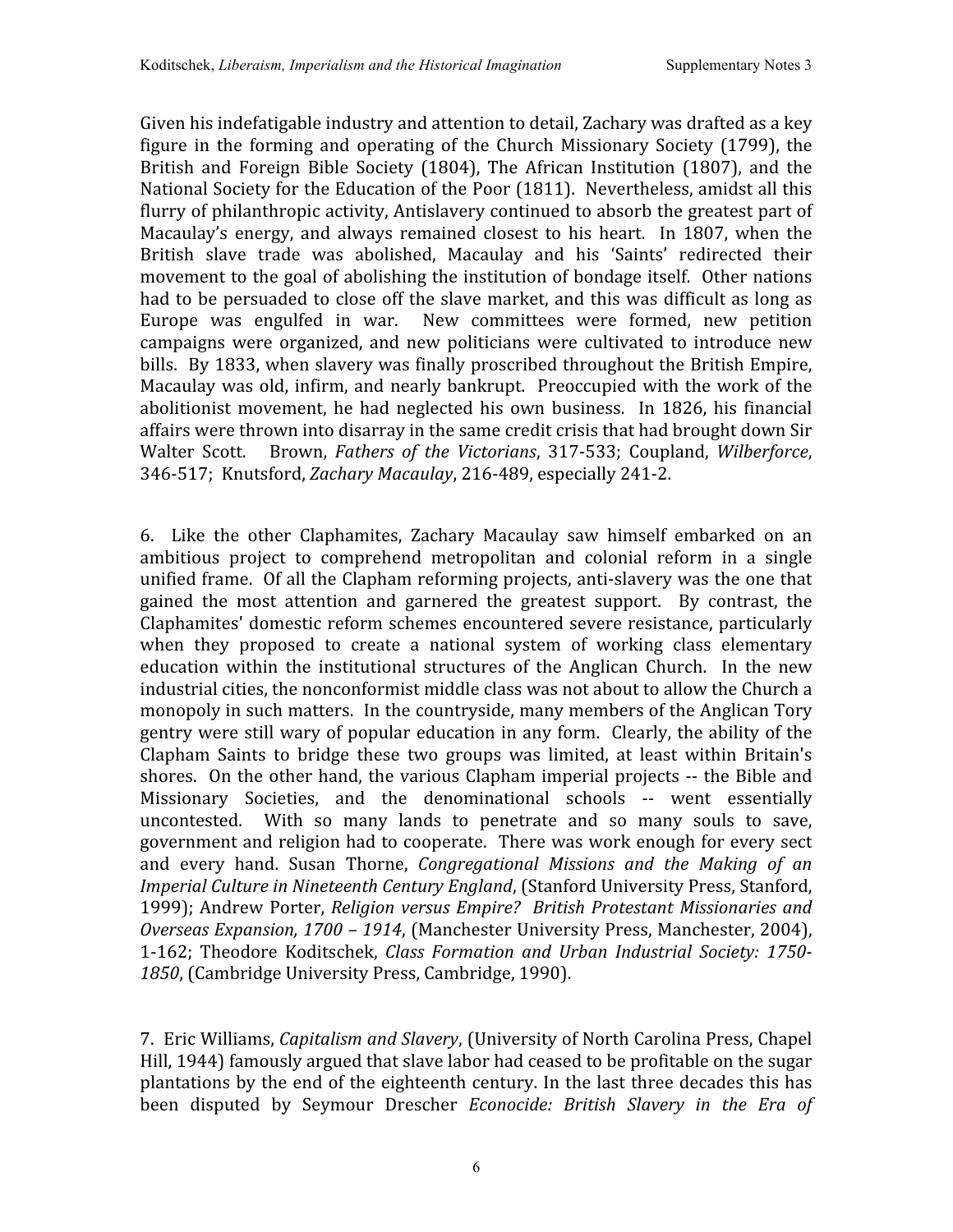Abolition, (University of Pittsburgh Press, Pittsburgh, 1977), and some of the essays in Barbara L. Solow and Stanley Engerman eds., *British Capitalism and Caribbean Slavery: The Legacy of Eric Williams*, (Cambridge University Press, Cambridge, 1987). For a modern reworking of the 'Williams Thesis' see Joseph E. Inikori, Africans and the Industrial Revolution in England: A Study in International Trade and *Economic
Development*,
(Cambridge
University
Press,
Cambridge,
2002),
especially 2‐9.

It might be argued that the triumph of separate spheres actually narrowed the range of middle class gender identities during this period. In a sense, this is undoubtedly true. Yet, if *individuals* were increasingly trapped in more constraining gender identities, the *meaning* of the gendered spheres themselves could be contested, and ultimately transformed into launching pads for novel masculine and feminine activities
and
roles.
See
Leonore
Davidoff
and
Catherine
Hall, *Family
Fortunes:
Men*  and Women of the English Middle Class, 1780-1850, (University of Chicago Press, Chicago,
1987),
416‐54.

8. Personal redemption and social elevation had enabled Zachary to apply his newfound skills of spiritual self-scrutiny to the task of judging and correcting all the 'less advanced' British subjects of every color and creed. Knutsford, Zachary *Macaulay*, 250-68. If Christianity provided an idiom for this kind of cross-cultural moral assessment, its significance – as we saw in our earlier examination of the Edgeworths – went far beyond the confines of the religious sphere. This change might be seen as an instance of the larger epistemological shift that Michel Foucault sees occurring from a regime of punishment to one of discipline, during this same time
period, *Discipline
and
Punish*,
(Vintage,
New
York,
1977).

10. In Africa and the Caribbean, a trans-racial paternity (or even fraternity) was indeed imagined, at least during the first half of the nineteenth century, when Nonconformist missionaries believed that the conversion of natives and former slaves, would turn them into respectable Protestant Christians culturally just like themselves. Gradual disillusionment
with
this outcome during
the second half of the
nineteenth
century
resulted
in
the
family
metaphor
being
gradually
withdrawn, supplanted by the distancing language of racial otherness. Catherine Hall, *Civilising* Subjects: Metropole and Colony in the English Imagination, 1830-1867, (University of Chicago Press, Chicago, 2002), 69-264; Jean and John Comaroff, *Of Revolution and Revelation:
Christianity,
Colonialism
and
Consciousness
in
South
Africa*,
(University
of Chicago
Press,
Chicago,
1991),
vol.
I.

11. So, far from understanding the military and political dangers of British interference
in
Indian
religion,
Zachary
Macaulay
envisioned
Christian
proselytizing as *compensation* for the legacy of British aggressions and interference in the military and political realms. "The Hindus have sufficiently felt the superiority of our Arms;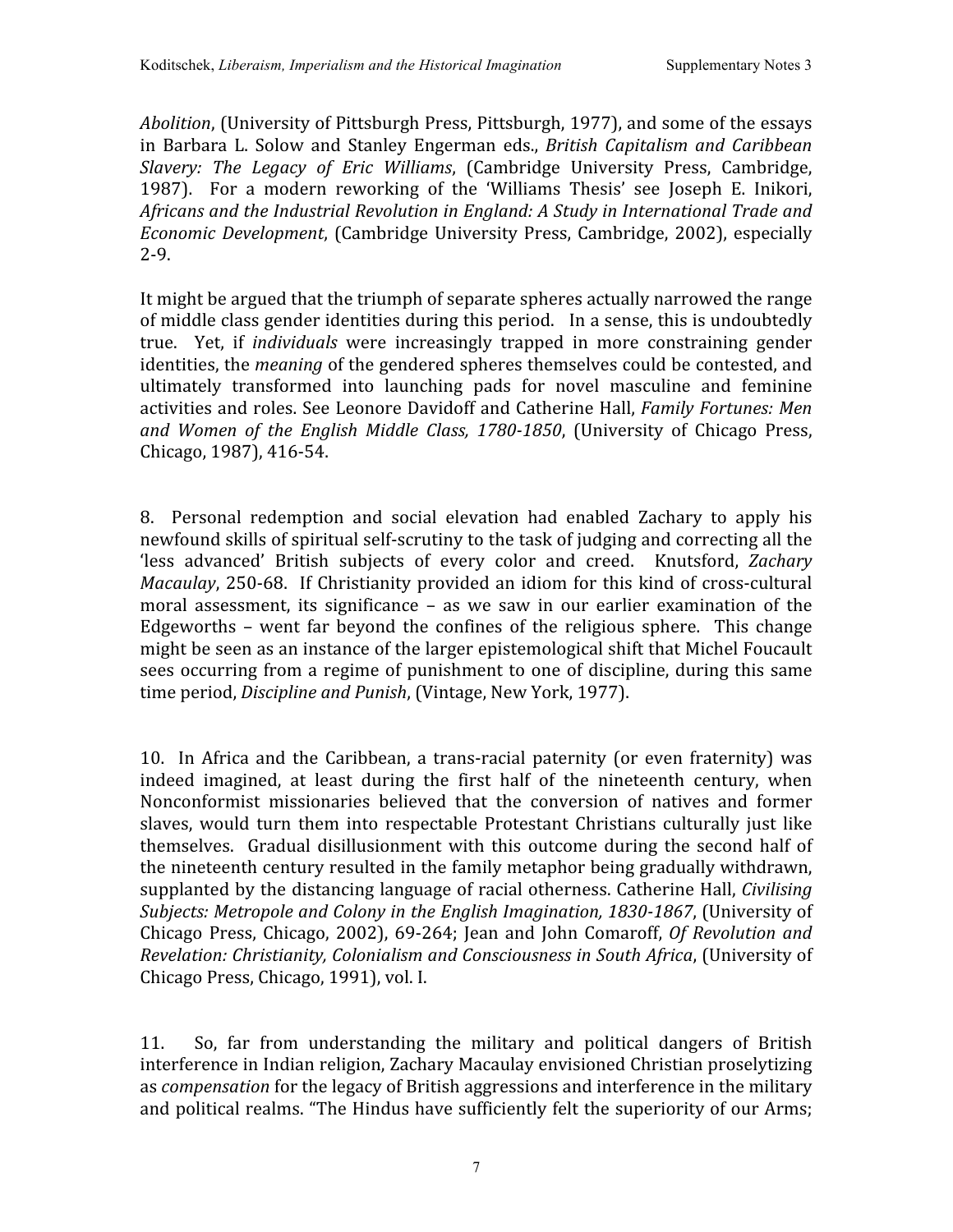but this feeling varies with the vicissitudes of war, and would vanish with a single defeat. . . . Our commercial and mechanical superiority, on the contrary, will exercise a more lasting influence and, if left to itself, will obtain for us a peaceful and bloodless victory. Let our people, as far as national security permits, beat their swords into plowshares; let them go forth with a Bible in one hand, and the loom in the
other." *The
Christian
Observer*,
8,
1809,
February,
84.

15. On
the
subject
of
his
own
personal
approach
to
religion,
T.B.
Macaulay
played his cards very close to his chest. During his time in India he boasted to his aging father,
nineteen
months
before
Zachary's
death
that

No Hindoo who has received an English education ever continues to be seriously attached to his religion, the Hindoo religion is so extravagantly absurd, it is impossible to teach a boy astronomy, geography, natural history, without completely destroying the hold which that religion has on his mind. It is sufficient to prove that the world does not rest on the back of a tortoise, or is not composed of concentric circles of wine and cake and milk, and . . . the religion is gone. Thomas
Pinney, ed., *The Letters of Thomas
Babington* Macaulay, (Cambridge University Press, Cambridge, 1976), III, 193.

If this was intended to leave the impression that the son shared his father's evangelical proclivities, it was unlikely to have had the intended effect. Zachary surely suspected that Tom was at best a weak Christian, who did not believe that the refutation of Hinduism would lead most Indians to a Protestant point of view. Throughout
his
career,
Macaulay
strenuously
objected
to
all
efforts
to
bring
religion into politics, which he depicted as disastrous both from an historian's and a politician's
point
of
view. Indeed,
his
insistence
on
toleration
extended
beyond
the limits of Christianity, and his maiden speech in Parliament was a plea to end the civil disabilities of Jews. Although deeply versed in the *history* of theology, there is considerable evidence that Macaulay found the entire subject pointless. leaving hints that he regarded the existence and/or character of a deity as a question beyond the scope of human knowledge. In the words of his grand nephew, the historian G.M. Trevelyan, "Macaulay never put on record his ultimate convictions on religion, and probably never formulated them to himself. Perhaps the term 'agnostic,' in the stricter sense of that misused word, might have fitted him." One certainly has the sense, in reading many passages in Macaulay, of a writer who is being exceedingly careful to say nothing that he regards as absolutely false, while simultaneously saying nothing that might offend the conventional pieties of his day. G.M. Trevelyan, *Sir George Otto Trevelyan: A Memoir*, (Longmans, New York, 1932), 15. See
also,
John
Clive, *Macaulay, The
Shaping
of
the
Historian*, (Knopf,
New
York, 1973), 248‐51, 411‐13; G.O. Trevelyan, *The Life and Letters of Lord Macaulay*, (Oxford
University
Press,
London,
[1876],
1932),
I,
260‐1,
II,
9;
as
well
as
in
Joseph Hamburger, *Macaulay and the Whig Tradition*, (University of Chicago Press, Chicago, 1976), 3‐21; and Timothy Lang, *The Victorians and the Stuart Heritage:*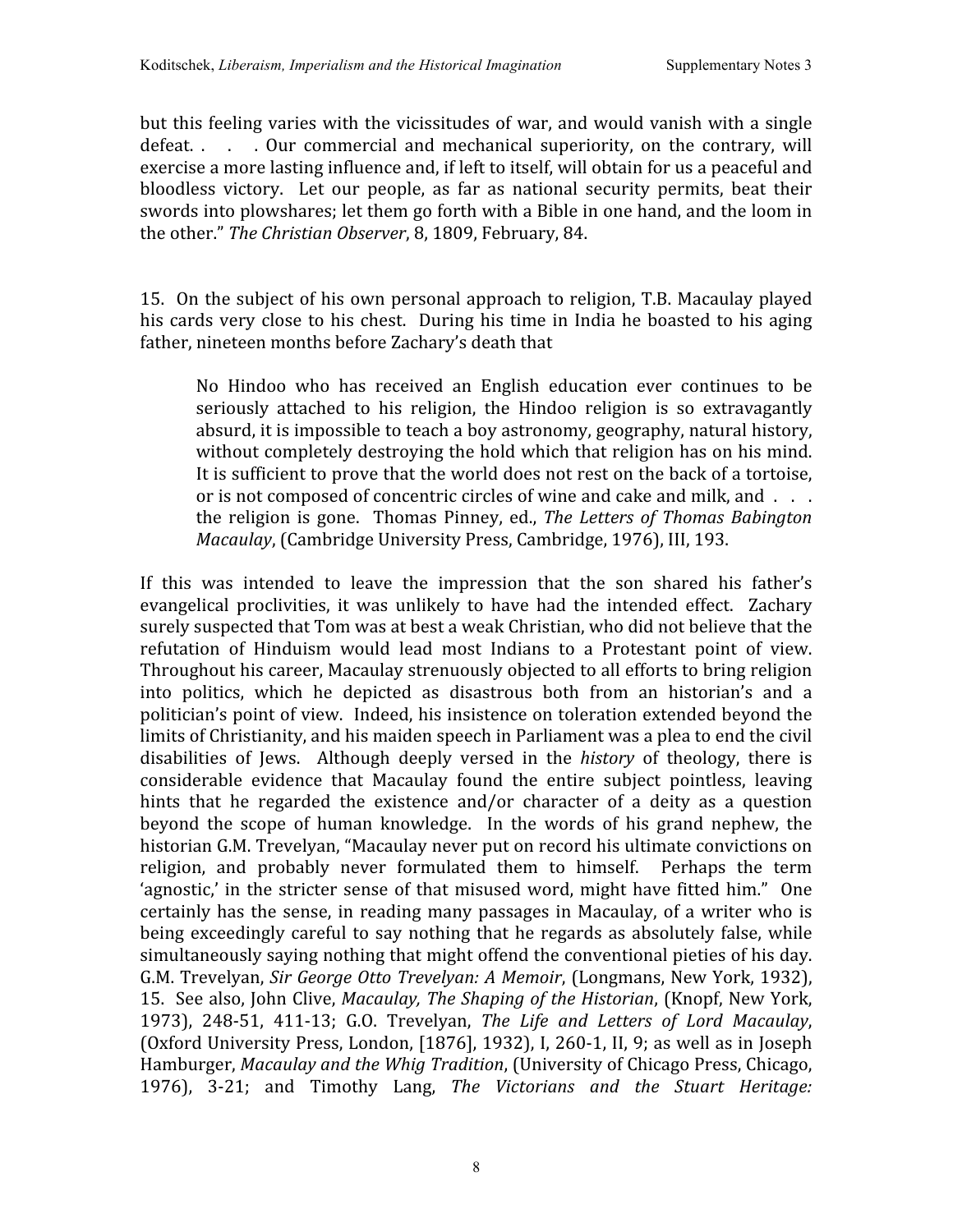Interpretations of a Discordant Past, (Cambridge University Press, Cambridge, 1995), 53‐92.

16.
On
Macaulay's
youthful
reading
of
Scott,
see
Amy
Cruse, *The
Englishman
and
His Books in the Early Nineteenth Century*, (Harrap, London, 1930), 230‐1. For an interesting study of father-son relationships among early nineteenth century British intellectuals see Bruce Mazlish, James and John Stuart Mill: Father and Son in the Nineteenth Century, (Basic, New York, 1975). 33. For brief overviews of Macaulay's historical writings see John Burrow, A Liberal Descent, Victorian Historians and the English Past, (Cambridge University Press, Cambridge, 1981), 11-93; Owen Dudley Edwards, Macaulay, (St. Martin's New York, 1988); and Peter Gay, Style in History, (Basic,
New
York,
1974). See
also
C.
H.
Firth, *A
Commentary
on
Macaulay's
History
of England*,
(Cass,
London,
1964).

19. Among the ancients, Herodotus was deemed to have exhibited too much imagination,
while
Thucydides
(whom
Macualay
later
came
to
view
more
favorably) was deemed to have been excessively rationalistic. For the next two thousand years, their
successors
had
simply
replicated
these
fundamental
imbalances,
with
more
or less
imagination
and
better
or
worse
scholarship.
Finally,
in
the
eighteenth
century, there had been a major breakthrough in the rationalist approach to history. During the enlightenment, Gibbon, Robertson and Hume had produced masterpieces of philosophical history which had "far excel[led] their predecessors in the art of deducing general principles from facts." Unfortunately,
the *philosophes* had gone too far in this direction, force-fitting the facts to match their theories, and neglecting the
subjective
and
circumstantial
dimensions
of
history,
which
required
imagination and
aesthetic
sense. The
true
historian
had
to
be
not
only
scientific
and
analytical. He had also to become an artist, and an effective narrator, who could create a vivid and authentic *tableau*. T.B. Macaulay, "History," Miscellaneous Writings and Speeches, (Longmans, London, 1897), 135‐59. Quote on 153. For Macaulay's historical valuation of ancient Greek (and especially Athenian) society, see "On Athenian Orators," and "On Mitford's History of Greece," Miscellaneous Writings, 72-79, 87-105,
especially
the
panygeric
on
page
101‐2.

22. "The
perfect
historian"
Macaulay
concluded,
"is
he
in
whose
work
the
spirit
of an
age
is
exhibited
in
miniature. He
relates
no
fact,
he
attributes
no
expression
to his characters, which is not authenticated by sufficient testimony. But, by judicious selection, rejection and arrangement, he gives to truth those attractions which have hitherto been usurped by fiction. In his narrative a due subordination is observed: some transactions are prominent, others retire. But the scale on which he represents them is increased or diminished, not according to the dignity of the persons
concerned
in
them,
but
according
to
the
degree
in
which
they elucidate
the condition
of
society
and
the
nature
of
man. He
shows
us
the
court,
the
camp
and
the senate. But he shows us also the nation. He considers no anecdote, no peculiarity,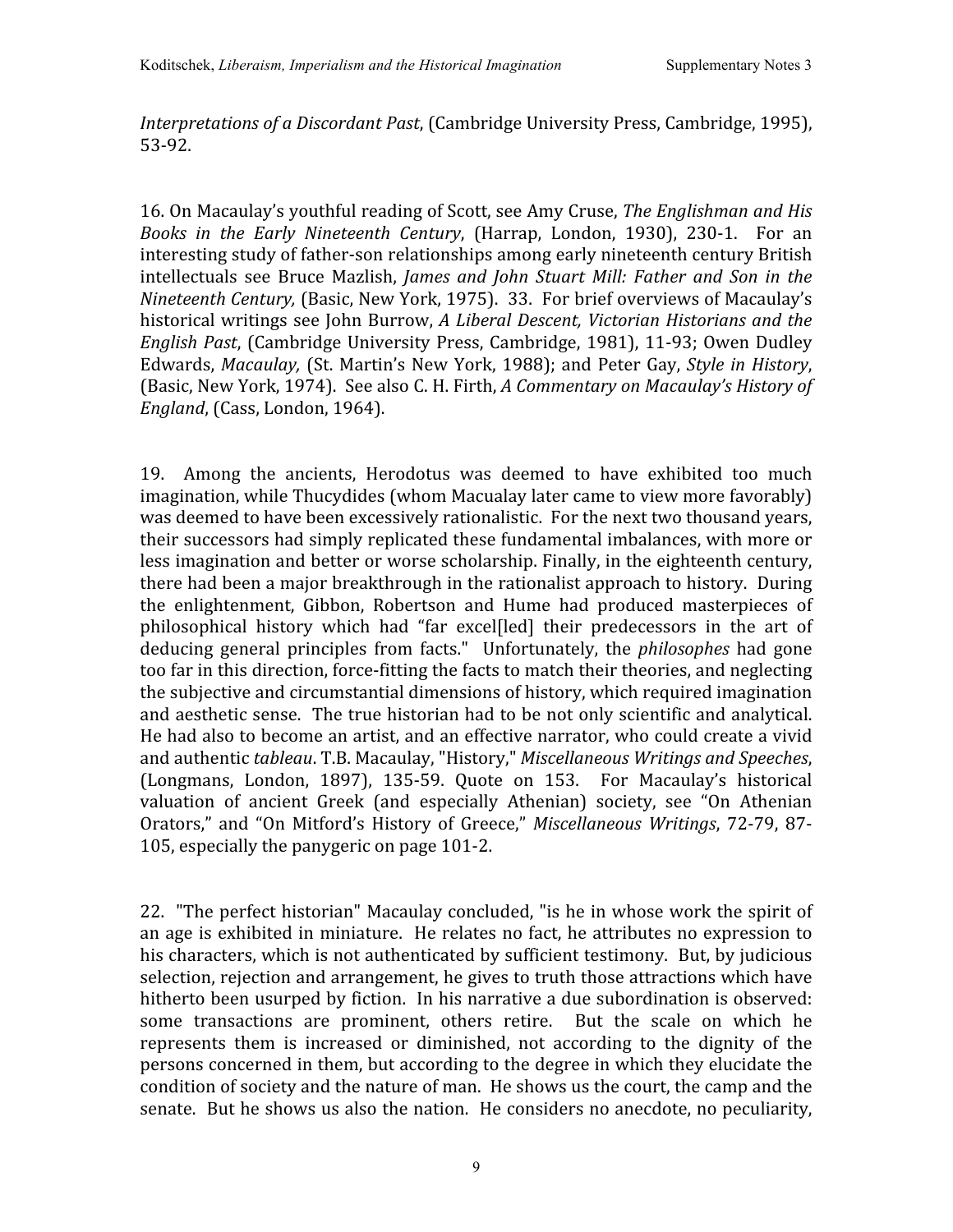no familiar saying, as too insignificant for his notice which is not too insignificant to illustrate the operation of laws, of religion, and of education, and to mark the progress of the human mind." "History," *Miscellaneous Writings*, 157. See also Macaulay's
speeches
on
copyright, *Miscellaneous
Writings*,
609‐23.

23. "I am no great admirer of this monastic life," he complained. "I love the cheerful blaze of a domestic hearth, and the reciprocation of mixed connection and mixed company too well to relish the state to which I am necessarily doomed." Letters of *Macaulay*,
I,
106.

24. "The
affection
which
I
bear
to
you
and
Hannah,"
he
wrote
to
Margaret,
in
1831, "is the source of the greatest enjoyment that I have in the world. It is my strongest feeling. It is that which will determine the whole course of my life." TBM, to M. Macaulay, 8/6, 1831, in *Letters of Macaulay*, II, 85. This hungering after the chaste domesticity of unconsumatable love was characterized by Macaulay himself as "behaving with all the weakness of a woman in my heart," TBM to H. Macaulay, 7/13, 1831, *Letters of Macaulay*, II, 69. However, after Margaret married, her brother saw fit to reproach her in terms more appropriate to a jilted lover. "The wound is still fresh, no successor comes to occupy your place. You are as necessary to me as when I used to call for you every day." A year later, when Hannah followed her sister to the altar, the doubly jilted brother bewailed, "The world is a desert to me, I have nothing to live for." The worst, however, was still to come, a few months later,
when
Macaulay
learned
of
Margaret's
death. "Even
now,"
he
acknowledged, three years later, "I cannot bear to talk of her. The sight of anything that was hers is too
much
for
me." TBM
to
Margaret
Macaulay,
11/26,
1832, *Letters
of
Macaulay*,
II, 203;
TBM
to
Margaret
Cropper
née
Macaulay),
1/2,
1834, *Letters
of
Macaulay*, III,
8; TBM to Margaret Cropper, 12/24, 1834, Letters of Macaulay, III, 114; Clive, Macaulay, 257-88, 301-2. TBM to Edward Cropper, 11/5, 1837, Letters of Macaulay, III,
231.

25. According
to
his nephew,
when
Macaulay
and
his
sister
"were
discoursing
about a work of history or biography, a bystander would have supposed that they had lived in the times of which the author treated, and had a personal acquaintance with every
human
being
who
was
mentioned
in
his
pages." Trevelyan, *Life
and
Letters*,
I, 121. Macaulay's propensity for daydreaming and romance is discussed by John Clive,
in *Not
by
Fact
Alone:
Essays
on
the
Writing
and
Reading
of
History*, (Houghton Mifflin, Boston, 1989), 68-73, 184, 198-9, 261-2.

27. Unlike
Scott,
Macaulay
had
neither
the
luxury
of
inventing
his characters,
nor the inclination to enter into a dialogue with his readers that involved telling and retelling
the
story
in
different
ways. In
examining
the
relationship
between
authors and audiences in the nineteenth century. I have found the following to be especially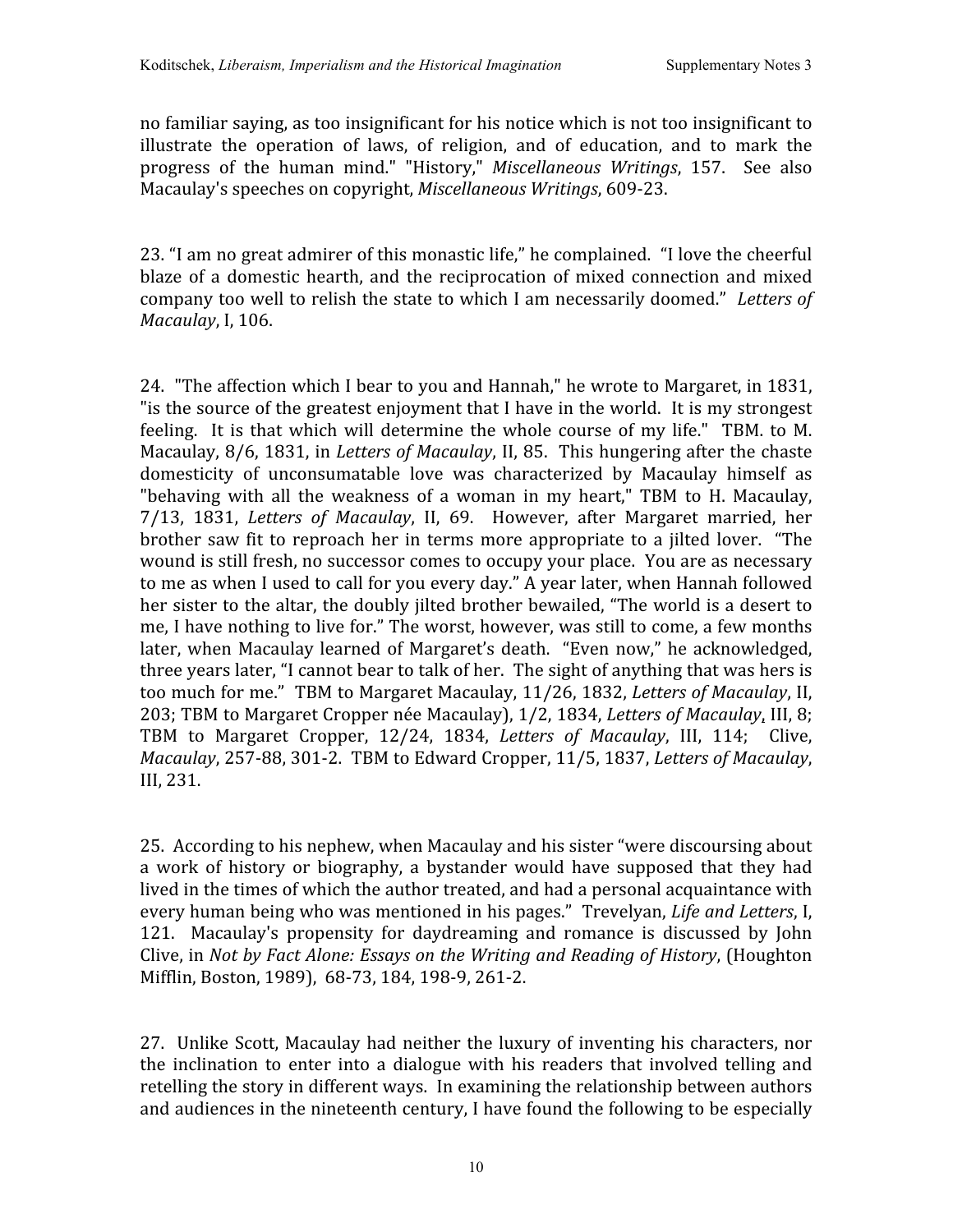useful: Raymond Williams, The Long Revolution, (Chatto and Windus, London, 1961);
Richard
D.
Altick, *The
English
Common
Reader:
A
Social
History
of
the
Mass*  Reading Public, 1800-1900, (University of Chicago Press, Chicago, 1957); Jon P. Klancher, The Making of English Reading Audiences, 1790-1832, (University of Wisconsin Press, Madison, 1987); N.N. Feltes, *Modes of Production of Victorian Novels*,
(University
of
Chicago
Press,
Chicago,
1986);
J.W.
Saunders, *The
Profession
of English
Letters*,
(Routledge,
London,
1964);
and
John
Gross, *The
Rise
and
Fall
of
the*  Man of Letters, (Penguin, London, 1991). For comparisons of Scott's and Macaulay's respective approaches to history see Ina Ferris, *The Achievement of Literary*  Authority: Gender, History and the Waverley Novels, (Cornell University Press, Ithaca, 1991),
195‐237;
and
Mark
Phillips,
"Macaulay, Scott and
the
Literary
Challenge
to Historiography," *Journal of the History of Ideas*, 50, (1979), 117-133.

28. This engraving is reproduced on the cover/dust jacket of the present volume. It was inspired by Macaulay's reflections on the strange permanence of Rome, in his "Review of Ranke's *History of the Popes*" (1840); "She was great and respected before the Saxon had set foot on Britain, before the Frank had passed the Rhine, when Grecian eloquence still flourished in Antioch, when idols were still worshipped in the Temple of Mecca. And she may still exist in undiminished vigour when some traveller from New Zealand shall, in the midst of a vast solitude, take his stand on a broken arch of London Bridge to sketch the ruins of St. Paul's," T.B. Macaulay, *Essays and Lays of Ancient Rome*, (Longmans, London, 1899), 548. While visiting Rome, two years before writing this review. Macualay had noted in his Journal that he was often wont "to indulge in a sort of reflection which I often fall into here [in Rome] the day may come when London, then dwindled to the dimensions of the Parish of St. Martins and supported in its decay by the expenditures of wealthy Patagonians and New Zealanders . . . . " Ouoted in Trevelyan, *Life
and
Letters*,
I,
458.

29. The
strange
permanence
of
post‐pagan
(i.e.
Catholic)
Rome,
on
which
Macaulay had mused (see supplementary note 28, above) had been based on the deathlike eternity of dogma. By contrast, the secular permanence that he hoped Greater Britain might achieve, would have to be grounded in material and intellectual progress. Progress might be facilitated by governments (or the right kind of empire) but, in the end, it depended on the initiative of individuals -- something whose pace might be regulated by institutions, but whose appearance could be expected in the nature of things. "No ordinary misfortune, no ordinary misgovernment will do so much to make a nation wretched, as the constant effort of every man to better himself will do to make a nation prosperous," The History of *England from the Accession of James II, (Harper, New York, n.d.)* in five volumes. Quote on I, 209. Different forms of government were appropriate for societies at different
stages
of
improvement,
and
none
could
become
permanent
until
progress became irreversible, and was therefore able to take on a life of its own. It is for this reason perhaps that Macaulay put "improvement" before "liberty" and believed that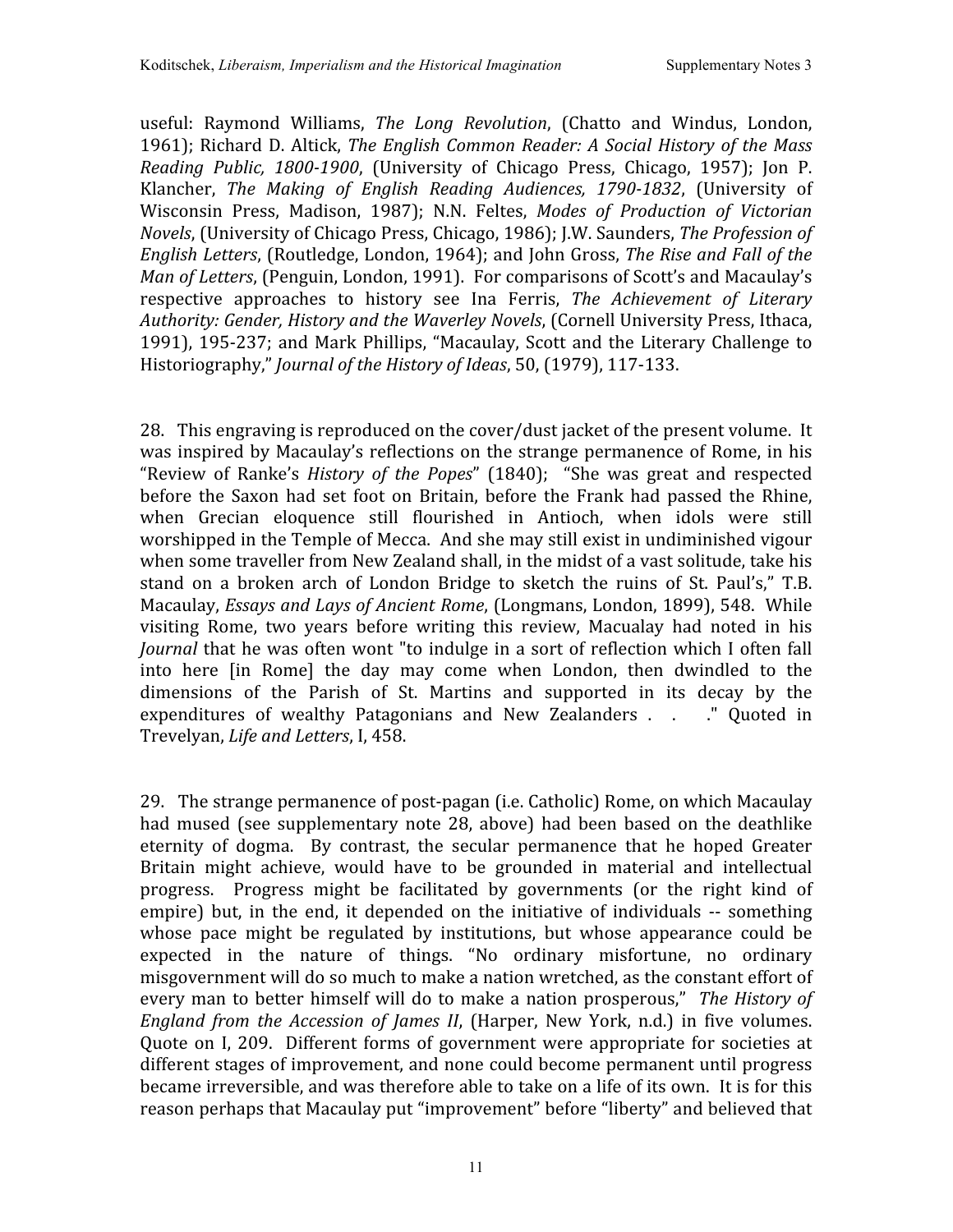modern liberty was sustainable only after a certain level of improvement has been achieved. For this reason also, he saw no possible contradiction between improvement and true liberty, and he believed that they naturally traveled hand in hand.

34. Hume
(and
therefore
Macaulay)
addressed
the
question
of
modern
progress
in the context of an extensive historiographical literature that had been developing during the early modern age As early as the sixteenth and seventeenth centuries, Jean Bodin had begun
to grasp
that
the Europe of
their own era was not merely restoring the glory of antiquity, but was embarked on a completely novel line of development
‐‐ attaining
a
completely
unprecedented
level
of
material
wealth
and technological mastery. J.B. Bury, *The Idea of Progress*, (Dover, New York, 1960); Jean Bodin, Method for the Easy Comprehension of History, (Columbia University Press, New York, 1945); Francis Bacon, *The Advancement of Learning*, (Dent, London, 1973).

40. Notwithstanding
his
reputation
as
Whig
house
intellectual,
Macaulay
was
never really intimate with the Whig party leaders of his day. Only Lord Holland, then in retirement,
elicited
expressions
of
personal
warmth,
not
as
an
active
politician, but as
the
last
living
link
with
the
glory
days
of
Fox. Lady
Holland,
a
formidable
woman who kept the most important Whig salon, was clearly impressed by Macaulay's brilliance. He
affected,
at
least
in
his
letters
to
his
sisters,
to
be
somewhat
wary
of her, regarding her as too much of a bluestocking for his taste. Nevertheless, he was clearly
flattered
by
her
attentions,
and
there
is
no
question
but
that
her
matronage was an invaluable aid in his political career. TBM to H. Macaulay, 7/11, 1831, *Letters
of
Macaulay*,
II,
66‐8;
TBM
to
H.
Macaulay,
7/25/1831, *Letters
of
Macaulay*,
II, 76‐8;
TBM
to
H.
Macaulay,
8/14,
1832, *Letters
of
Macaulay*,
II,
180‐2.

41. In emphasizing centrist "trimming" (rather than the idea of gradual social progress) as the animating principle of Macaulay's life and work, Hamburger, Macaulay and the Whig Tradition, makes him into more of a Burkean conservative than he actually was. Macaulay's youthful streak of at least rhetorical radicalism is downplayed by Hamburger, notwithstanding the evidence of it which he himself presents.

43. In
a
letter
to
his
sister,
in
which
he
described
the
Governor‐General's
summer migration to the sub-Himalayan resort of Oocatamund, he quipped that the tigers, like the English, prefer to live in the mountains, but "encounter an uncongenial climate
[in
the
plains]
for
the
sake
of
what
they
can
get." *Letters
of
Macaulay*,
III,
to Mrs.
E.
Cropper,
July
6,
1834,
64.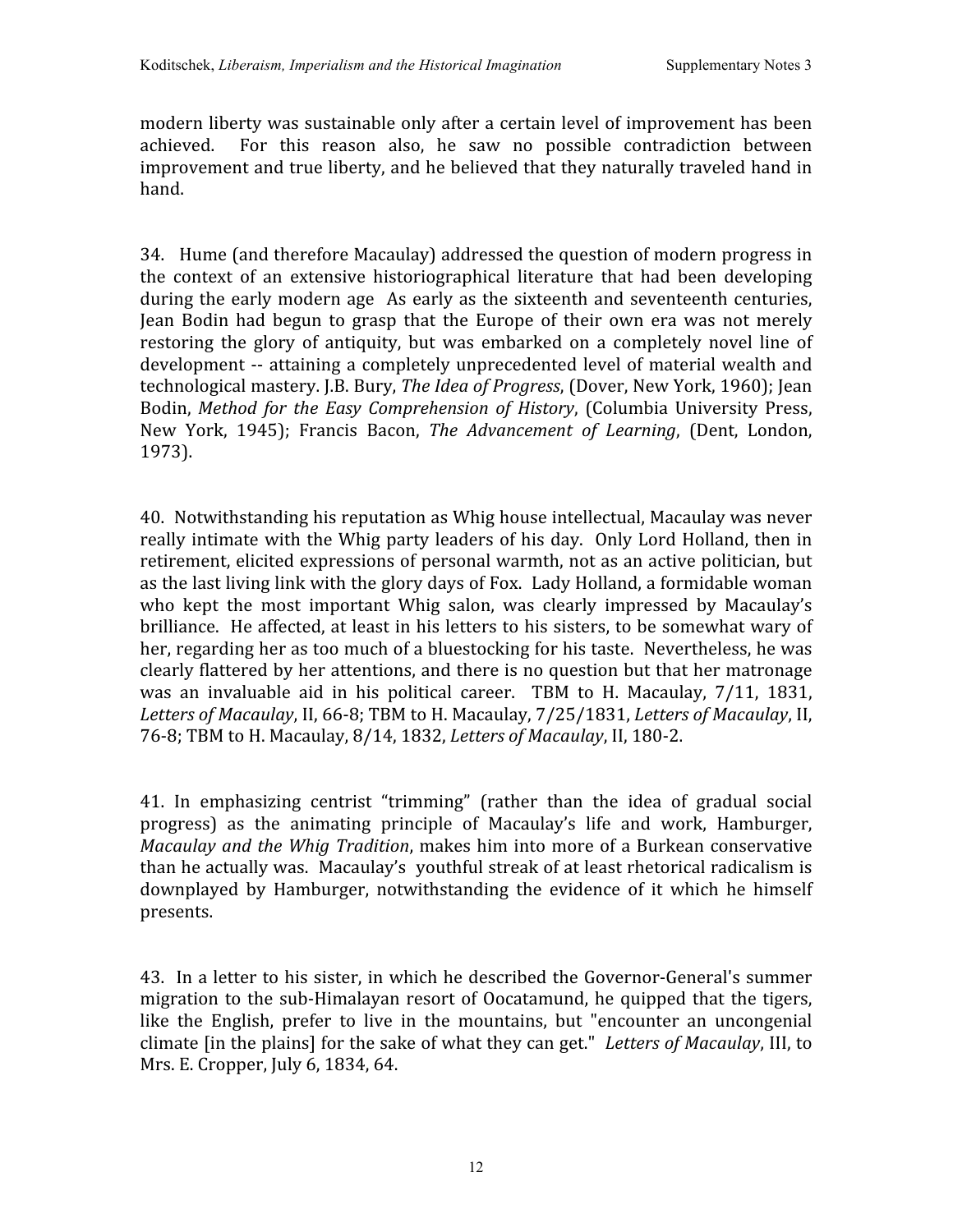45. Dismissing
the storm of bigotry
that
this measure elicited, Macaulay made it clear
that
the
second
British
Empire
would
have
to
be
grounded
on
the
principle
of formal
racial
equality. "Unless
we
mean
to
leave
the
natives
exposed
to
the
tyranny and
insolence
of
every
profligate adventurer
who
may
visit
the
East,
we
must
place the Europeans under the same power which legislates for the Hindoo....India has suffered enough already from the distinction of castes. God forbid that we should inflict on her the curse of a new caste, that we should send her a new breed of Brahmins, authorized to treat all the native population as Paraias." Macaulay, *Miscellaneous Writings*, 566-7. To the charge that native judges were prone to corruption, Macaulay riposted that, if true, it provided all the more reason why Britons should be made to take an interest in the removal of the evil. "Many a grievance which would pass unredressed because unknown while only some thousands
of
natives
feel
it,
will
be
forced
to
the
notice
of
the
government
as
soon
as one
of
our
countrymen
smarts
from
it."
C.
H.
Darkhar
ed., *Lord
Macaulay's
Legislative*  Minutes, (Oxford University Press, Oxford, 1946), 190-1.

47. Given
the
similarity
between
the
ways
in
which
James
Mill
and
T.B.
Macaulay responded to India, and the fact that they had to work together closely on Indian affairs,
it
is
interesting
to
consider
the
evolution
of
their
relationship
to
one
another. Five years before going to India, Macaulay had attacked Mill in a slashing review, which remorselessly depicted the older man as a desiccated Benthamite ideologue who dogmatically exaggerated the primacy of abstract reason, while obliviously ignoring the more concrete (but less calculable) attributes of human nature; imagination,
sentiment,
domesticity,
and
romance. Mill,
Macaulay
charged,
was
"an Aristotelian of the Fifteenth Century, born out of due season," and utterly out of touch with the realities of the world. "We have here," the brash reviewer mocked, "an elaborate treatise on Government, from which . . . it would not appear that the author was aware that any governments actually existed among men." Macaulay, *Miscellaneous
Writings*,
160‐83,
quote
on
161.

In the English context, Mill's neglect of history and domesticity -- particularity and romance -- made him an easy figure of fun. One can imagine Macaulay rehearsing his barbs around the family hearth with his sisters, drawing peals of laughter all around. In
India, by contrast,
where history
was dark and domesticity degraded, romance was a dangerous, enervating indulgence. Hence, in the Indian context, Macaulay was happy to acquiesce in Mill's coldly rationalistic point of view. It was without any apparent irony that he pronounced Mill's anti-romantic, counterhistorical *History of India*, "on the whole, the greatest historical work which has appeared in our language since Gibbon." The fact that Mill endorsed his appointment as Legal Member and seemed to hold no personal grudge against him also
impressed
Macaulay. Although
he
could
never
quite
bring
himself
to
apologize, he came to regard Mill as a valuable ally in pressing forward with an aggressively modernizing Indian policy. Macaulay, Miscellaneous Writings, 557; Clive, Macaulay, 126‐31,
310‐11.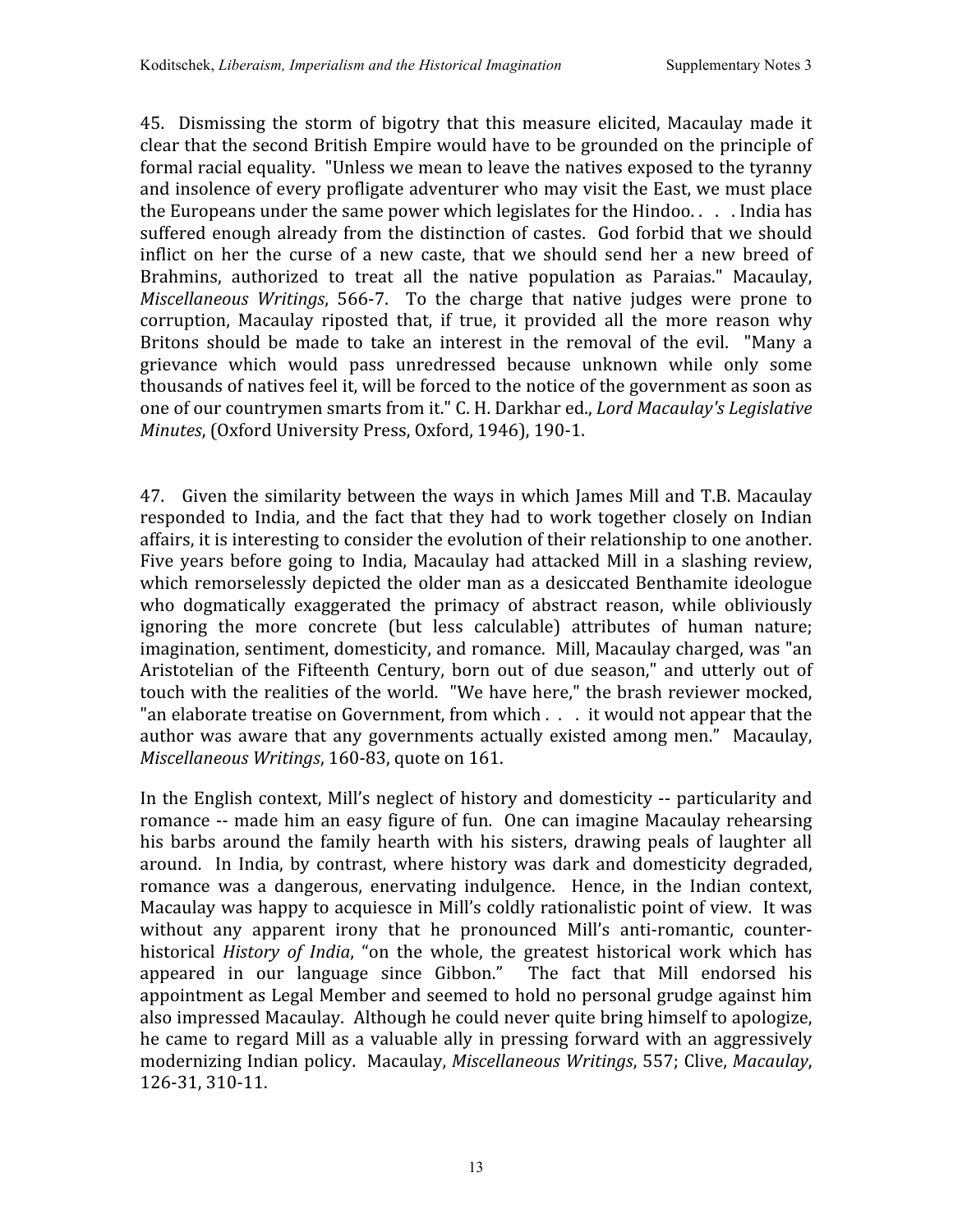Once Macaulay was installed in Calcutta, Mill generally agreed with the positions he took;
however, he
rejected
Macaulay's
arguments
about
the
need
to
anglicize
higher education
(see
next
paragraph
in
text)
because
he
regarded
vernacular
instruction as the most efficient way to convey modern knowledge to Indian children. This suggests that whereas Macaulay's cultural anglocentrism was deliberate and selfconscious, Mill's was merely incidental and implicit. Mill's primary commitment was to modernization, whereas Macaulay was much more heavily invested in the belief that modernization could only be implemented through culturally anglocentric
forms.

48. Both in its substance, and in the aggressiveness with which it was pressed, Macaulay's Minute became an example of his high-handedness at its worst. After only a short period as Chair of the Education Committee, he promulgated it out of the blue and forced it on the Committee against a majority who were opposed. Throughout
the
entire
process
he
remained
unmoved,
even
after
the
extent
(and
the counter‐arguments) of
the opposition became clear. Although Legislative Council deliberations were secret, a rumor was leaked that Macaulay had convinced the Viceroy, Lord Bentinck, to abolish the Calcutta Madrassa, and Hindu Sanskrit College, by arbitrary fiat. "The whole town of Calcutta was in a ferment," H.T. Prinsep reported. "In the course of two days, a petition, respectful in language but strong in the points to which it adverted [pleading for the maintenance of oriental studies] was signed by upwards of eight thousand educated Mohommedans, and a similar petition in behalf of the Sanskrit College was under preparation by the Hindus." Because Macaulay had already gained repute as an advocate for Indian rights, his position on education seemed shocking to Indian opinion. In the later words of R.K. Das-Gupta, he was "one of the most honest Englishmen that ever came to India," and yet it was for his "rash statements" that "slighted Indian culture, and calumniated the Bengalis" that posterity had remembered him; *English Poets on*  India, and other Essays, (Book House, Calcutta, n.d.); H.T. Prinsep, "Diary Extract", in H. Sharp ed., *Selection from Educational Records*, I, 1781‐1839, (Government Printing, Calcutta, 1920), 137‐8; David Kopf, *British Orientalism and the Bengali Renaissance:
The
Dynamics
of
Indian
Modernization*, (University
of
California
Press, Berkeley,
1969),
1‐216.

Macaulay's
breathtaking
disregard
of
Indian
opinion,
and
his
astonishing
certainty that he possessed the key to Indian progress, has to be situated in the larger imperial context of 1835. After three astonishing years of political reform within Britain, the reforming impulse seemed to be spreading to the colonies, and reactionary establishments everywhere seemed on the point of collapse. In the West Indies, slavery had been abolished, and the half-way house of compulsory apprenticeship
was
about
to
be
revoked. In
the
Colonial
Office,
the
son
of
Charles Grant (now Lord Glenelg) had just been appointed cabinet minister, while the son of James Stephen (also James Stephen) was recruited as permanent secretary. In Jamaica, by all appearances, Baptist missionaries were converting tens of thousands of freedmen, transforming them into respectable black Britons, with British religion,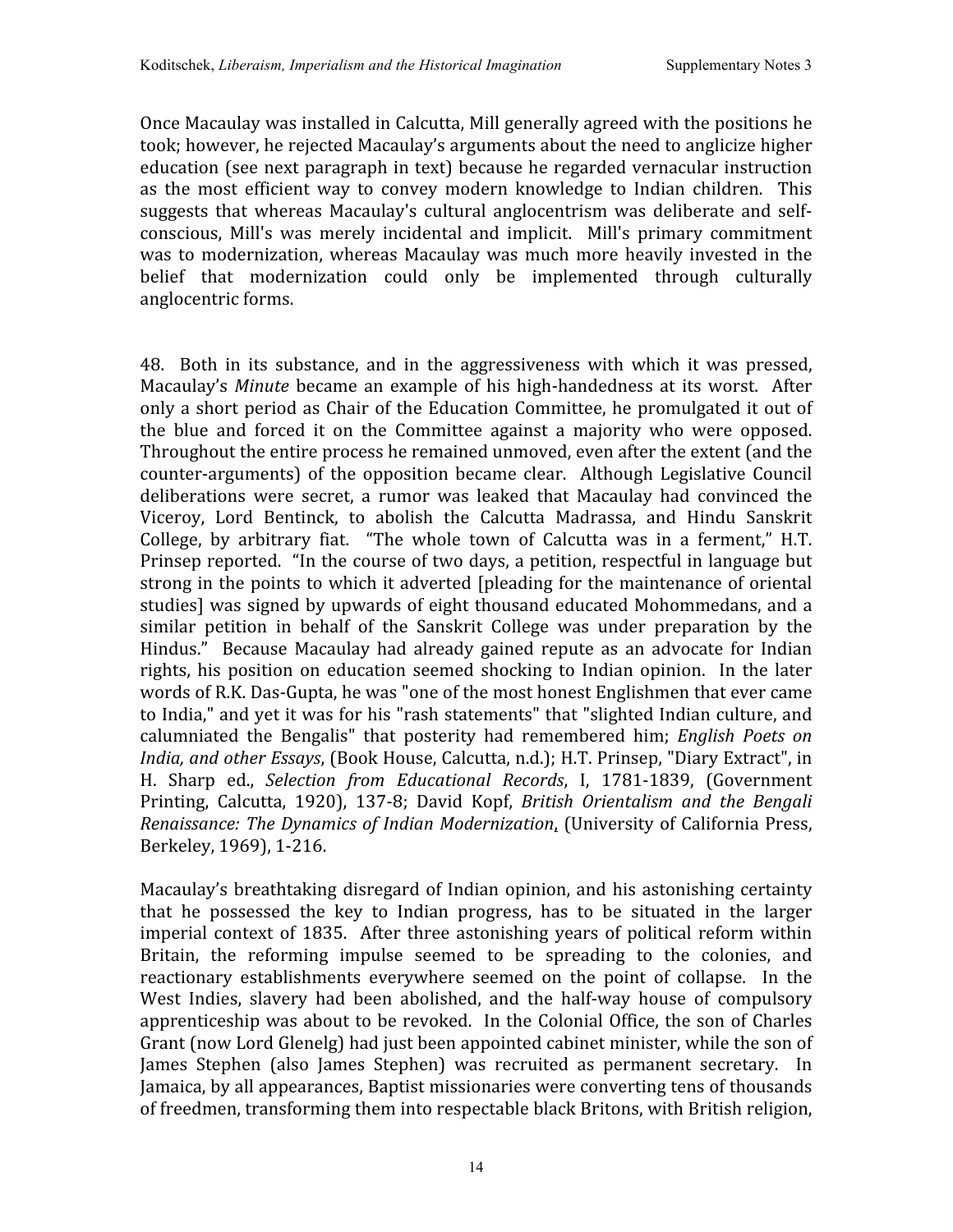work discipline, and habits of domesticity. In South Africa, a new breed of imperial administrators seemed on the verge of brokering a compromise between natives and
enlightened
settlers,
in
which
the
latter
would
give
up
their
propensity
towards oppression
and
extermination,
while
the
former
would
accept
that
their
only
hope for survival was to embrace habits of work discipline and settled patterns of domestic economy, and to place themselves in British tutelary hands. Properly treated,
the
semi‐official
Parliamentary
Committee
on
Aboriginal
Protection argued that 'savage'
Africans
could
be
gradually
absorbed
into
civilization,
and
enlightened settlers would gain hard-working agricultural hands. The opening up of a vast new settler Empire in Canada, Australia, New Zealand and elsewhere gave promise that the
same
principles
might
be
extended
on
a
global
scale.

Given this range of projects and initiatives -- some forty-two years after Zachary Macaulay had set foot on the mud-paths of Freetown - it was not unreasonable for his overweening son to imagine that the once fragile experiment in anglocentric liberal imperialism had become an automatic recipe of universal applicability. In other words, the hubris of Macaulay's *Minute on Education* was not simply a reflection of its author's personal arrogance. It was also fuelled by the momentum of
a
hegemonic
ideology. That
the
hegemony
would
be
brief,
and
the
universality would
soon
be
questioned
was
something
that
few
anticipated
in
1835.

49. Homi
Bhabha *The
Location
of
Culture*,
(Routledge,
London,
1994),
87,
points
out that Macaulay's vision -- itself a mimic of Charles Grant's -- can only imagine the anglicized Indian as a mimic of himself. If we consider that Macaulay was actually an
Anglo‐Scot,
the irony
of
this
mimicry
is
further
deepened,
albeit
in
a
manner
that somewhat deflects the astringency of Bhabha's barb, since Macaulay is only demanding of the Indian what he has already accomplished. The difference lies not, as Bhabha would have it, in the mere act of mimicry, but in the costs that this mimicry exacts on one's identity and self-integrity, relative to the benefits it confers by way of compensation. It is in this sense (as I show in the next few pages) that Macaulay is demanding a sacrifice from the Indian that he has never been obliged to make
himself.

50. Macaulay,
"Minute on Education," 5‐6. The impact of Macaulay's *Minute* on higher education in India is traced in Arthur Mayhew, *The Education of India*, (Faber and Gwynn, London, 1926), and Bruce McCully, *English Education and the Origins of* Indian Nationalism, (Peter Smith, Gloucester Massachusetts, 1966). For a full study of the discipline of English Studies that grew up in India on the foundation of Macaulay's Minute, see Gauri Viswanathan, Masks of Conquest: Literary Study and British Rule in *India*, (Columbia University Press, New York, 1989), especially 70, 95, 165. See also Stephan Evans, "Macaulay's Minute Revisited: Colonial Language Policy in Nineteenth-Century India," *Journal of Multilingual and Multicultural Development*,
23/4,
(2002),
260‐281.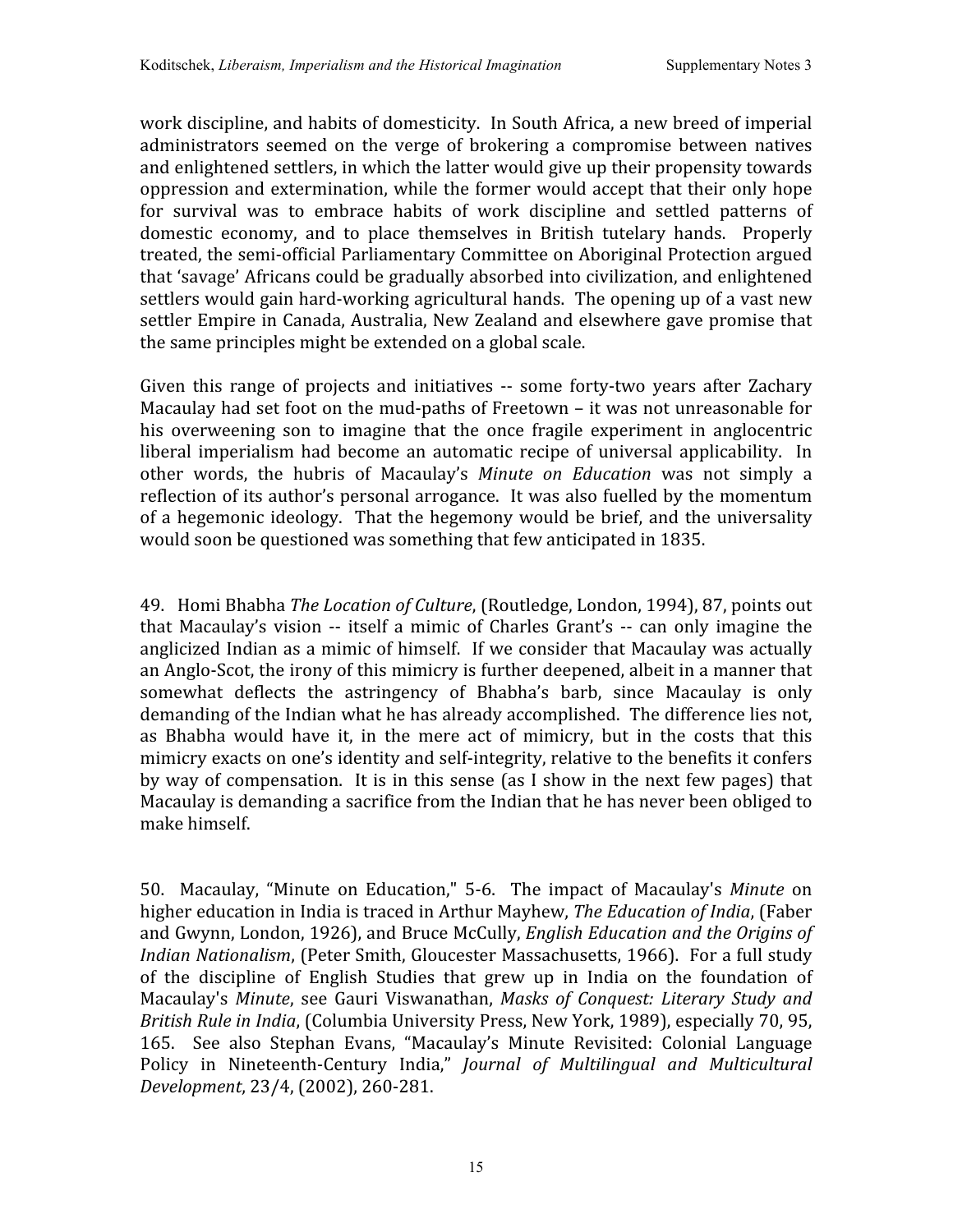Viswanathan shows how the virtual worship of English literature was offered to India's educated elites during the second half of the nineteenth century as a tacit anglocentric
alternative
to
the
now
discredited
strategy
of
seeking
their
conversion to Christianity. Macaulay, for his part, was determined that English education in India should impart a genuine love of imaginative British literature, rather than a mere set of technical or linguistic skills. "Give a boy a Robinson Crusoe" he expostulated. "That is worth all the grammars of rhetoric and logic in the world. We ought to procure such books as are likely to give the [Indian] children a taste for the literature of the west." Quoted in Trevelyan, *Life and Letters*, I, 377-8.

When reading Macaulay's reflections on prize books for Indian students it is worth remembering that this was the very moment when his mind was crystalizing the outline of, and agenda for, his own great project of the "perfect [English] history." "Goldsmith's *Histories* of Greece and Rome are miserable performances," he complained, and second rate eighteenth century poets and dramatists hardly improved
the
fare for
Indian
boys. In
student
recitations,
he
found
the
pupils
to
be generally
well
crammed,
but
deficient
in
any
real
historical
understanding. "We
are attempting
to introduce a great nation
to a knowledge of
the richest and noblest literature in the world." Why waste money on turgid textbooks and sanctimonious tracts for self-help? "A prize book ought to be a book which a boy receives with pleasure, and turns over and over, not as a task, but spontaneously." "We are attempting
to
raise
a
large
class
of
enlightened
natives,"
he
concluded. "I
hope
that, twenty years hence, there will be hundreds, nay thousands, of natives familiar with the best models of composition, and well acquainted with western science." Ouoted in Trevelyan, *Life and Letters*, I, 379-80. See also S.C. Sanial, "Macaulay in Lower Bengal," *Calcutta
Review*,
225,
(1906),
480.

53. As the Kikey/Quongti fantasy indicates, the younger Macaulay continued to subscribe to his father's principle of universal equality, attributing apparent differences in level of civilization to the workings of culture, discrimination, and history. In 1827, when he was still heavily under the influence of his father, Macaulay even went so far as to publish an essay "On the Social and Industrial Capacity of Negroes," in the *Edinburgh Review*, XC, March 1827, 383-423. In this piece, Macaulay categorically denied that West Indian slaves were any less inherently intelligent or industrious than white Europeans. If the black slave was degraded, it was because slavery had degraded him. Grant him freedom and opportunity, and he would speedily acquire knowledge, independence, and self‐ control. Even
the
supposed
antipathy
of
white
women
against
intimate
connection with black men was a matter of caste and class rather than of race. Remove from the black man his stigma of low status and diminished economic prospects, and white women would readily enter into interracial marriages. This essay was one of the
few
never
reprinted
in
his
subsequent
essay
collections.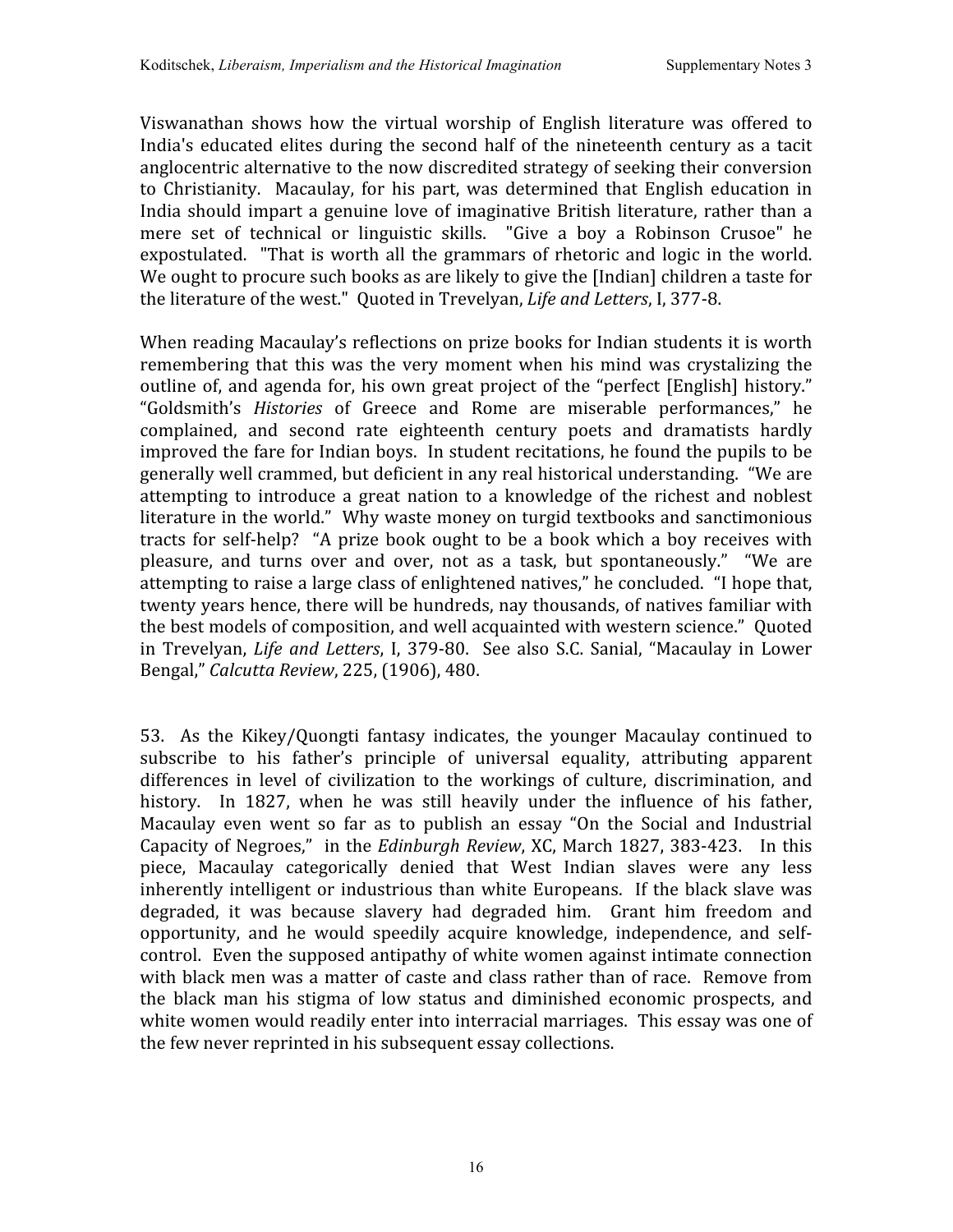54. The
evolution
of
Macaulay's
youthful
political radicalism
is
somewhat
elusive, especially inasmuch as the middle aged Whig made some efforts to cover his youthful tracks. As we have seen (notes 29, and 54, *infra*), there is compelling evidence that Macaulay at least toyed with radical, revolutionary ideas in the aftermath of Peterloo, in 1819-20. At Cambridge, the influence of Charles Austin also
exposed
him
to
radical
utilitarian
ideas,
which
influenced
him
considerably,
his blistering
attack
on
James
Mill
notwithstanding. At
some
point,
in
his
twenties,
he was even quoted as saying "I have been a Tory; I am a radical, but I will never be a Whig." Famous last words! See John Clive, *Macaulay*, 45-95, 125-34; Joseph Hamburger, *Macaulay and the Whig Tradition*, (University of Chicago Press, Chicago, 1976), 120‐5, 144‐9, quote on 148; and Macaulay's "Mill on Government," *Miscellaneous
Writings
and
Speeches*,
(Longmans,
London,
1897),
160‐83.

56. Macaulay's success in persuading himself of the essential continuity (and therefore utility) of English‐cum‐British history in 1834‐5 must be juxtaposed against
the reflections
on
Indian
historical
discontinuity
that
were simultaneously occupying his mind. It is certainly striking that though Macaulay found his educational work in Calcutta to be the most rewarding of his imperial missions, this work was a mere sideline to his main appointment as Legal Member of Council - a position
whose
duties
were centered first
and
foremost
on
the
task
of completing Elphinstone's comprehensive Legal Code for British India. It is clear from his many complaints
in
letters
home that
Macaulay
found
this
work
of
codification
to
be
both dull and daunting, and the fact that at the time of his departure he left the Code still rudimentary
and
incomplete
lent
to
his
final
1837
Report
a
certain
weary,
defensive tone: the Law Commission had gotten a late start, he acknowledged, and then illness had incapacitated, at one time or another, every member but himself. Whole sections had to be rewritten again and again, on several occasions, as new facts and circumstances
came
to
light. Given
the
complexity
and
diversity
of
India,
even
the ablest English jurist would be defeated, and his very "terseness of style and correctness of distinctions"
would
"leave great classes of evils
wholly unprovided for,
and
excite
strong
feelings
of
hostility
among
the
native
population." Macaulay, of course, recognized that a constitutional code could never be some pure Benthamite exercise in abstract equity, but "ought not to disregard even the prejudices
of those
for
whom
they
legislate." "If
we
had
found
India
in
possession
of a system of criminal law which the people regarded with partiality, we should have been inclined rather to ascertain it, digest it, and moderately to correct it than to propose
a
system
fundamentally
different." *Macaulay's
Legislative
Minutes*,
252‐60, quotes
on
257
and
260.

The problem, according to Macaulay, was that Indian Law was utterly chaotic; geographically fragmented, disconnected and contradictory in its manifold parts. Different
people
were
subject
to
different
legal
obligations
depending
on
their
caste, religion, occupation and place of birth. If one looked to find any kind of a system "all those systems are foreign, all were introduced by conquerors differing in race, manners, language and religion from the great mass of the people." Despite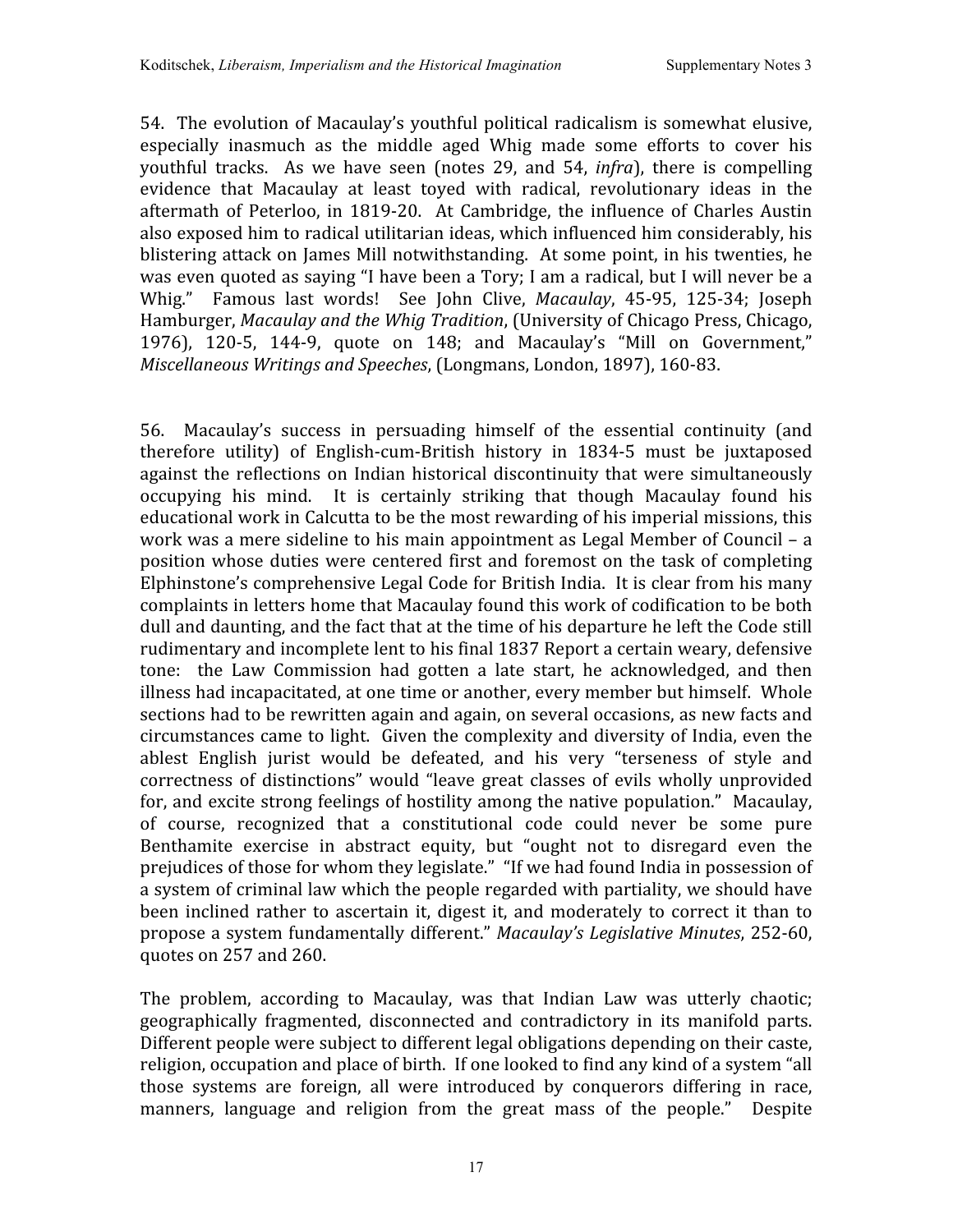hundreds
of
years
of
historical
experience
Hindu
Law
(largely
theocratic)
had
never been effectively
merged
with Mughal Law
(largely
military), nor
had either really been assimilated by the population at large. In Britain, where history had melded a multitude of local customs over many centuries, an independent Judiciary had spontaneously arisen to act as constitutional adjudicator, as a check on executive authority, and as a defender of public liberty. In India, where the courts were riddled with cronyism and corruption, no such system was possible, and it would require the despotic imposition of an alien code by an enlightened conqueror to lay down
the
preconditions
for
some future
liberty. No
wonder
Macaulay
half‐regretted having spend his Indian years on this (perhaps hopelessly) contradictory project, when he might rather have been teaching his colonial wards to substitute the continuitarian glories of English‐cum‐British history. *Macaulay's Legislative Minutes*, 260-71, quote on 260.

57. It is perhaps telling that when Macaulay first attempted to write a *History of* England for the Society for the Diffusion of Useful Knowledge, in 1828, at the age of twenty-eight, his efforts proved abortive. Clive, Macaulay, 112. Only later, after he was able to refract the Whig progress narrative through his own political career and experience,
could
he
return
to
this
project
in
a
more
satisfactory
intellectual
frame.

58. Macaulay's wrestling with the claims of history writing over those of his political career are discussed by William Thomas, The Quarrel of Macaulay and Croker: Politics and History in the Age of Reform, (Oxford University Press, Oxford, 2000), 75‐8,
145‐61,
234‐3. Nevertheless,
I
think
Thomas
goes
too
far
in
claiming that Macaulay always intended to make his mark as an historian, rather than as a politician. Indeed,
his
own
evidence
shows
that
Macaulay's
commitment
to
history shifted
and
wavered
during various
periods
of
his
life. It
was
only
in
the
mid
1830s that
he
resolved
to
prioritize
it
over
politics
largely,
as
I
argue,
because
he
convinced himself
that
British
liberal
history
was
a
vehicle
for
advancing
British
liberal
politics by
other
(superior)
means.

61. Macaulay
was
asked
to
stand
as
M.P.
for
Edinburgh
after
his
return
from
India; an
honor
he
was
loath
to
refuse. However,
his
correspondence
expresses
annoyance with the unpleasantness of having to deal with his uncouth bourgeois constituents, Letters of Macaulay, III, 291-2, 313-4, 350-2, 355-60; IV, 108-112, 164, 185-90. Once he joined the Government he also complained about the extent to which his ministerial duties were interfering with his historical writing and research.

A cynical interpretation
might suggest
that
Macaulay
now
(1839) realized
that
he was never likely to be chosen as Prime Minister by the Whig/Liberal Parliamentary coalition,
therefore
he
diverted
his
highest
ambitions
into
other
spheres. However, there are good reasons for thinking that he was uneasy with many of the policies that, as Minister of War, he was forced to defend. His speech on Chartism betrays a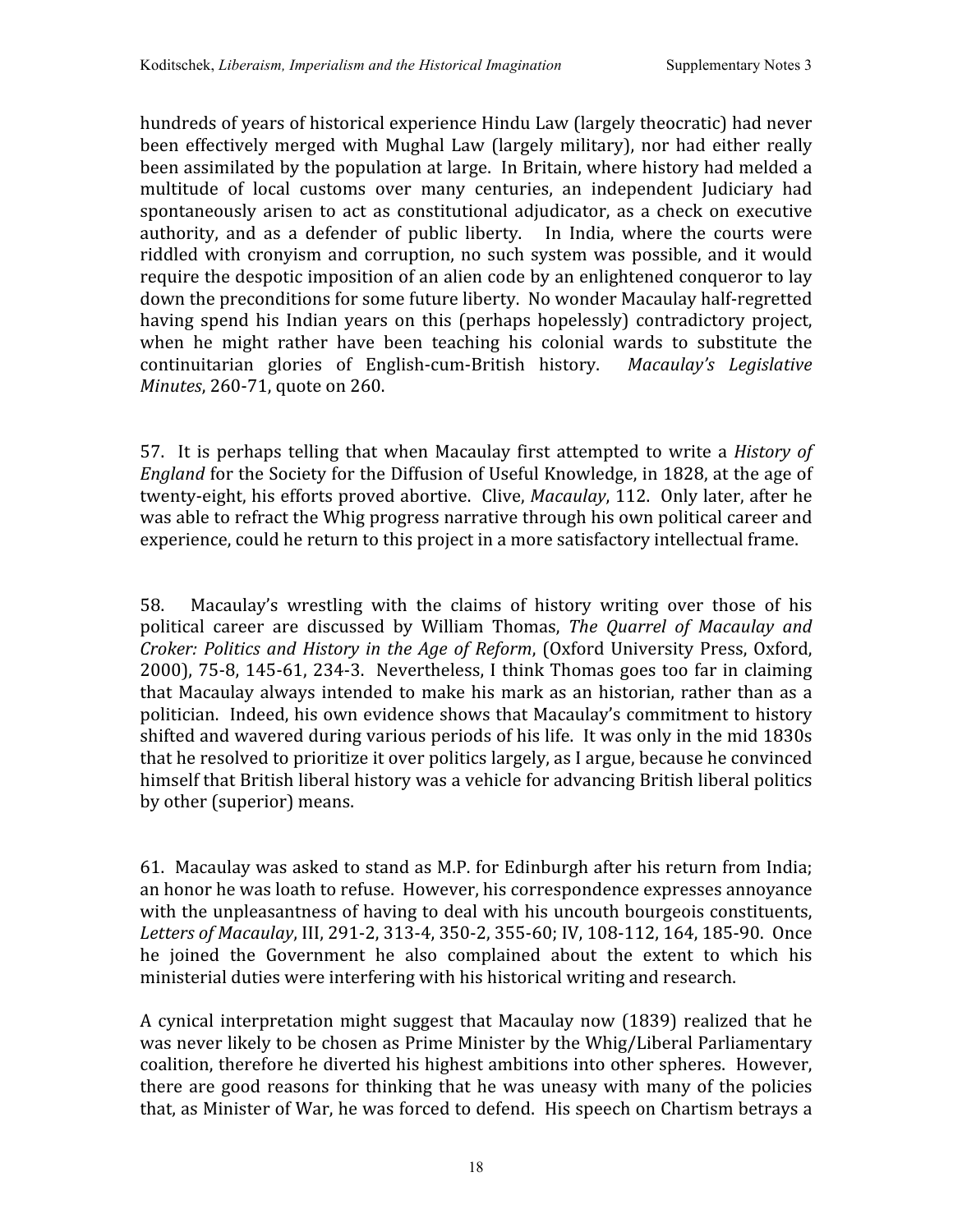defensive tone in its efforts to justify the repression of a political movement whose goals he might not have opposed under more favorable circumstances. Most significantly, his ministerial duties compelled Macaulay to explain and defend Britain's prosecution of the first Opium War, in which the Royal Navy compelled the Chinese Government to allow British merchants to peddle Indian grown opium within their vast territories. This Macaulay did through a combination of Palmerstonian bluster, legal technicalities, and a rather twisted definition of free trade. On the Canadian Rebellion Macaulay was strangely silent, although he expressed strong support for the Durham Report. All this suggests a certain uneasiness
with
the
imperatives
of
office,
and
a
desire
to
return
to
the
study,
where the
progress
narrative
could
be
articulated
in
a
purer
way. Macaulay, *Miscellaneous Writings*,
573‐609,
623‐41,
630; *Letters
of
Macaulay*,
III,
264,
353‐4.

64. Macaulay's
publisher,
Longmans,
wanted
to
make
reference
to
an
'Introductory Essay', but the historian refused to have his work divided in this way. G.O. Trevelyan, *The Life and Letters of Lord Macaulay*, (Harpers, New York, 1876), in two volumes, vol. II, 204; Letters of Macaulay, III, to Macvey Napier, July 20, 1838, 252. In 1844. After Macaulay began to concentrate full‐time on his *History*, his contributions to the *Edinburgh Review* diminished, but many of the subjects that any eighteenth century *History* would have confronted, had already been examined by earlier
essays,
albeit
in
compressed
form.

65. Although
Macaulay's 'third chapter'
in
the *History,* I,
210‐322,
was
innovative and
original
in
many
ways,
it
falls
short
of
the
highest
standards
twentieth
century social history scholarship. Modern social history treats society in an analytical manner, with a view to explaining social transformations. By contrast, Macaulay's chapter is alternately descriptive and contrastive. In lieu of analysis, it merely juxtaposes the social conditions of the 1680s with those of Macaulay's own day. Indeed, by providing Macaulay with an excuse for neglecting social and economic factors in the body of his narrative, this third chapter may even have contributed to the
narrowly
political
orientation
of
the
remainder
of
the *History*.

66. Ghosh
correctly
observes
that
Macaulay
failed
to
advance
the
highest
standards of
enlightenment
historiography,
which
would
have
obliged
him
to
keep
the
theme of
social
transformation
more
clearly
in
view. But
is
it
fair
to
criticize
Macaulay
for failing to accomplish something which scarcely existed in his day? Macaulay's model for his *History* may have been more Thucydides than Gibbon, Robertson, Ferguson, Millar, or Smith. Nevertheless, his historiographical agenda precluded any simple return to the ancient classical tradition, since (as I have argued) it obliged
him
to
juggle
the
three
disjunct
genres
of
classical
epic,
explanatory
analysis, and domestic romance. To his credit, Macaulay himself was not unaware of his book's shortcomings. When the first two volumes were about to be published, he confessed
to
his
sister
that
"when
I
compare
my
book
to
what
I
imagine
that
History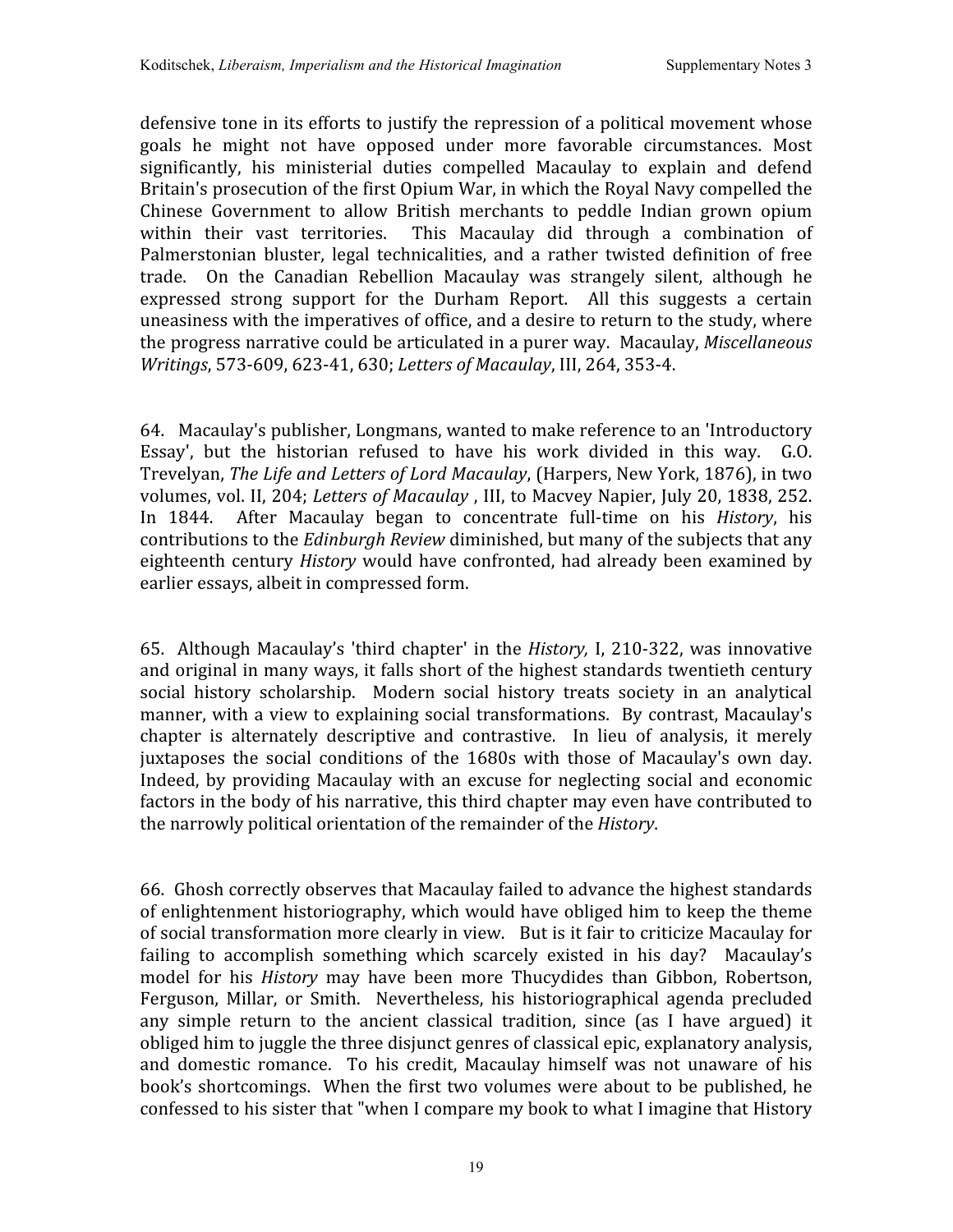ought
to
be,
I
feel
dejected
and
ashamed;
but
when
I
compare
it
with
some
histories which have a high repute, I feel reassured." Letters of Macaulay, III, 372, TBM to Lady
Trevelyan,
10/24/1848.

See
also
Firth, *Commentary
on
Macaulay's
History*.

67. As I hope my own analysis demonstrates, this 'gendering' is Macaulay's preferred technique for controlling his material -- but also for masking his failure to achieve this control. There is indeed something ultimately circular about Macaulay's invocation of 'manliness' to affirm the political centrism that he favors, while simultaneously affirming as 'manly', whatever political behavior he happens to approve. Had Macaulay given up this rhetorical crutch, he might have been forced to strive for more analytical rigor, exploring when compromise works, and when it does not. This would have required understanding why centrism sometimes succeeds, and other times fails, and why there can be no single 'Whiggish' formula for the satisfactory fusion of order with liberty, Burrow, A *Liberal
Descent*,
72‐5. See
also,
Hamburger, *Macaulay
and
the
Whig
Tradition*,
1‐48. That said, for all its intellectual deficiencies, Macaulay's gendering of the narrative is often rhetorically
effective. In
one
of
his
most
telling
passages,
Macaulay
explains how the sharp swings in religion and politics that characterized the entire period between 1640 and 1690 bred cynicism and duplicity in a whole generation of elites. "Hallam," *Essays*, 86-93. Even so, Macaulay's sympathy for such Machiavellian personality
types
is
strictly
limited.

See
his
"Machiavelli," *Essays*,
28‐50.

68. It is an instructive feature of Macaulay's *History* that this now middle‐aged Whig historian of the mid-Victorian era can no longer sympathize with the original Whigs of the seventeenth century. There is about those discontented men of the Stuart opposition still a faint whiff of grapeshot or, alternatively, of the smoke-filled room. In Macaulay's accounts of the middle class agitators, the air of hysteria is so thick,
the
reader
feels
trapped. Worst
of
all, however, are
the
Scottish
Presbyterian Covenanters (Macaulay's own remote ancestors and, perhaps, his current constituents) -- a contentious pack of 'austere fanatics'; who wreck every enterprise they join with their incessant sectarian wrangling, and who poison every atmosphere
they
enter
with
their
foul
odor
of
sanctity. The
historian's
sympathies are
not
with
these
meddlesome
malcontents. Rather,
they
are
with
the stolid
and sensible Tory gentlemen who had no desire to stir up trouble, and no original intention to resist. In Macaulay's eves, the only flaw in these respectable propertyowners is their misguided attachment to the outmoded doctrine of divine right monarchy. "During many years the zeal of the English Tory for hereditary monarchy and his zeal for established religion had grown up together and strengthened
one
another. It
had
never
occurred
to
him
that
these
two
sentiments, which seemed inseparable and even identical, might one day be found to be not only distinct, but
incompatible." Macaulay, *History,* I,
180‐93,
336‐8,
II,
339‐61,
III,
438‐9, quote
on
439.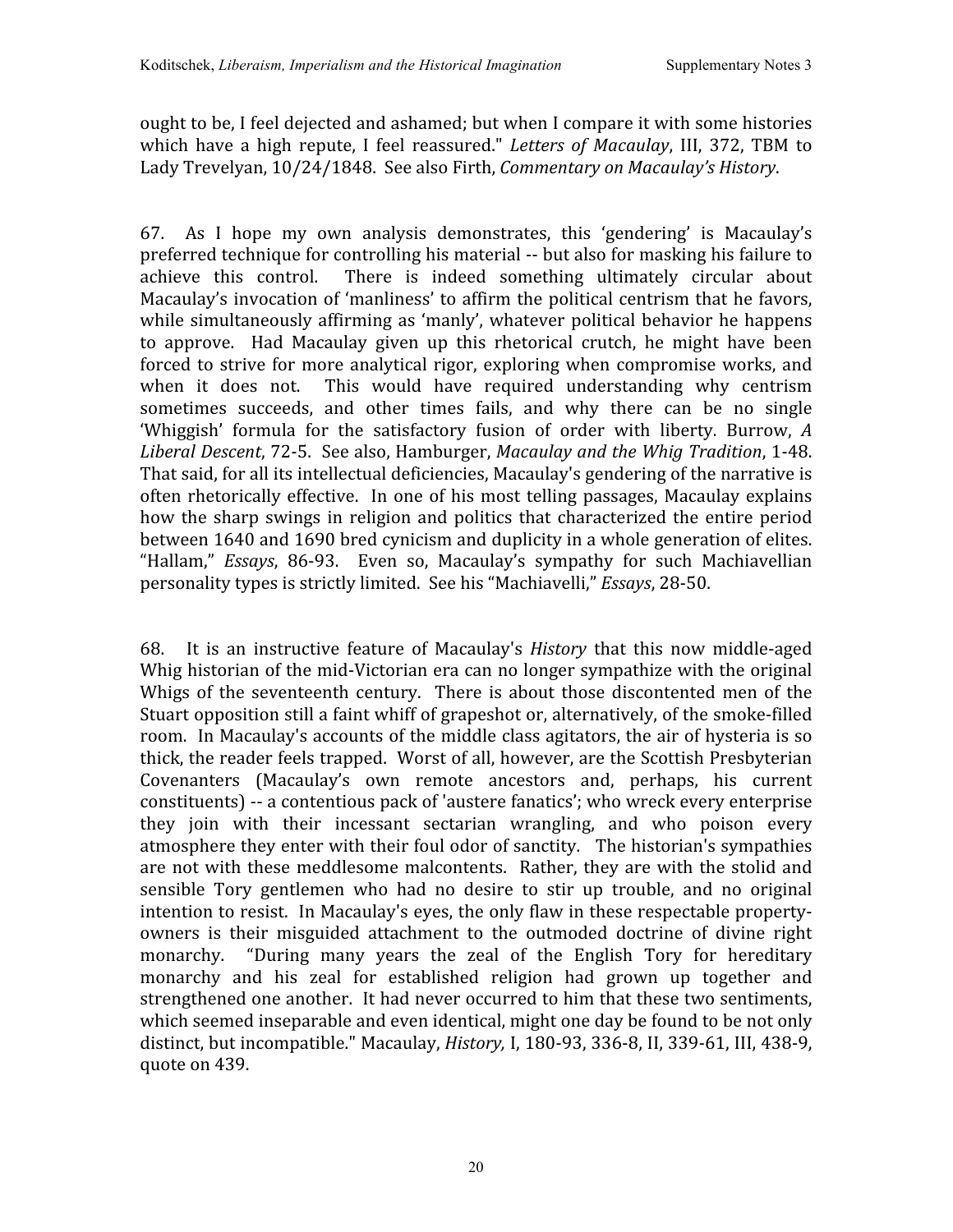Contemptuously disdainful of the intellectual presumption of Whig contract theoreticians, these respectable Tory gentlemen were driven to the extremity of disobedience
to
their
sovereign
only
when
their
property
was
endangered
and
their Protestant religion was attacked. Forced by circumstances to demand their freedom, and compelled by oppression to defend their rights, England's landed gentlemen became that oxymoron: the conservative revolutionary. "Oppression speedily did what philosophy and eloquence would have failed to do. The system of Filmer might have survived the attacks of Locke: but it never recovered from the death
blow
given
by
James."
Macaulay, *History*,

II,
302,
507‐8.

69. "As
our
Revolution
was
a
vindication
of
ancient
rights,
so
it
was
conducted
with strict attention to ancient formalities. . . . . The only question was, in what sense those traditions were to be understood." Macaulay, History, II, 510.

70. On
the
Anglocentrism
of
much
seventeenth
century
"British"
historiography,
see Conrad Russell, The Causes of the English Civil War, (Oxford University Press, Oxford, 1990), 26‐57; *The Fall of the British Monarchies, 16371642*, (Oxford University Press, Oxford, 1991), 1-70; and J. G. A. Pocock, "The Limits and Division of British History: In
Search
of
an
Unknown
Subject," *American
Historical
Review*,
87/2,
(April, 1982), 311-36. Most recently, see the review essays by David Armitage, Jane Ohlmeyer, Ned Lansman, Eliga Gould, and the commentary on J. G. A. Pocock, in *American
Historical
Review*,
104/2,
(April,
1999).

71. Although
Macaulay
was greatly
influenced
by
the
four‐stages
theory
of social evolution, his narrative strategy for making this discursive leap draws more directly on the imaginative emplotments of Scott, see Clive, *Macaulay*, 105-7; Burrow, A Liberal Descent, 28-48. In particular, in Scotland, where the constitutional crisis between King and parliament precipitated a tribal war between long‐feuding ancient clans, it is the author of *Waverley* who guides the British historian in his excursions through the peaks and glens. Here, the historian triumphantly "reclaims" those materials which the novelist has appropriated," to produce a masterful, empirically-grounded ethnography of the Highland kin networks that transcends the novelists picturesque romance. Macaulay, *History*, III 196-299. But see also my strictures
in
supplementary
note
102, *infra*.

In Macaulay's hands, the four-stages model of improvement becomes itself a kind of romance. Consider, for example, the following assertion, not of Marx, or of Braudel, but of Macaulay; "The happiness of the many commonly depends on causes independent of victories or defeats, of revolutions, or restorations . . . . causes which can be regulated by no laws, and which are recorded in no archives.  $\ldots$ History without these is a shell without a kernel; and such is almost all the history which is extant in the world. Paltry skirmishes and plots are reported in absurd minuteness; but improvements the most essential to the comfort of human life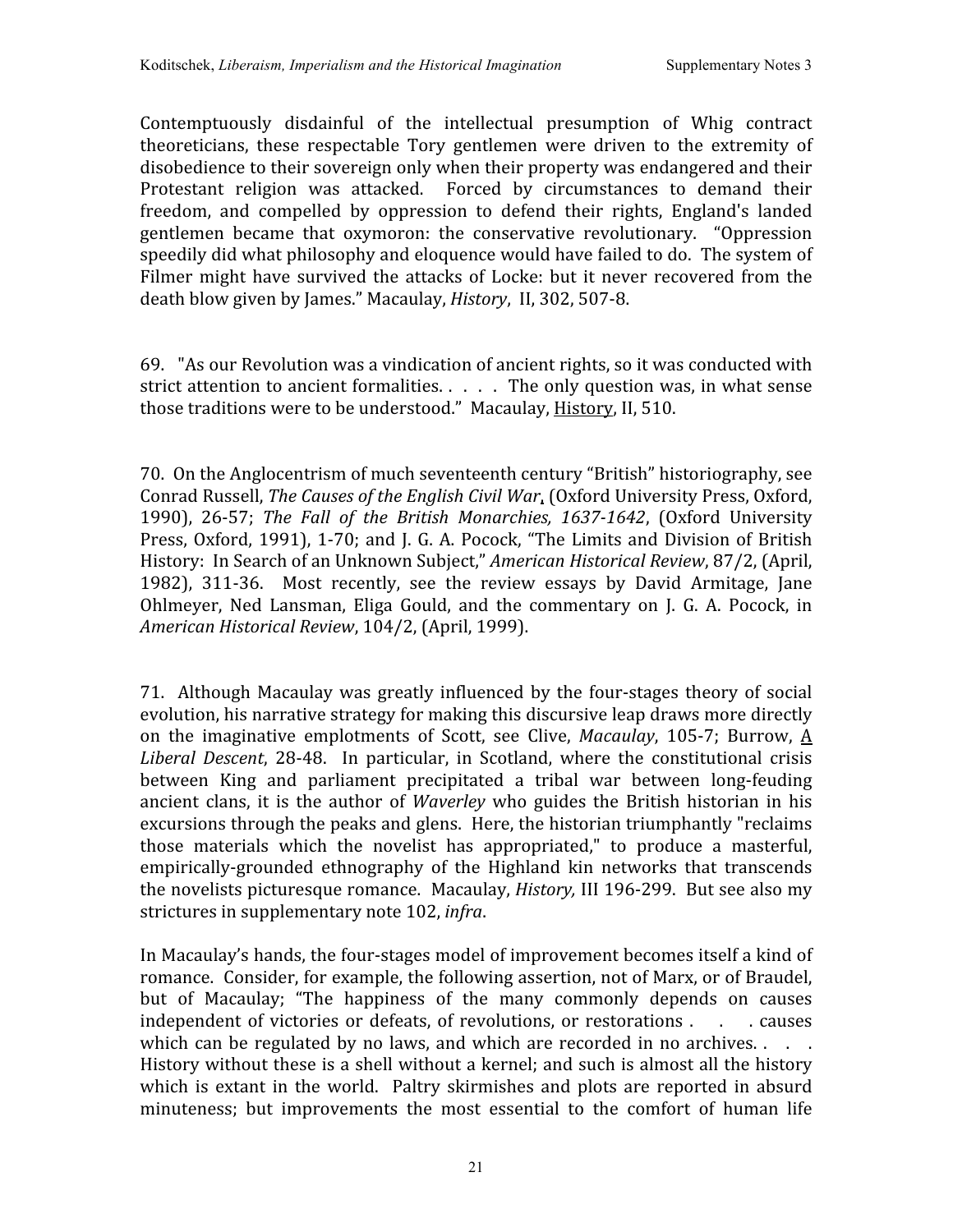extend
themselves
into
every
cottage
before
any
annalist
can
condescend
from
the dignity of writing about generals and ambassadors, to take the least note of them." "On
Mitford's
History
of
Greece," *Miscellaneous
Writings*,
100.

75. There
are some
tantalizing
hints
in
the
later
volumes
of
how
Macaulay
might have woven a line of analysis into his narrative. Consider, for example, his account of
the
sequence
that
eventually
led
to
the
creation
of
the
Bank
of
England: "During the
interval
between
the
Restoration
and
the
Revolution,"
he
correctly
recognized, "the riches of the nation had been rapidly increasing." and yet there were no safe investments, in the seventeenth century in which men with money could put their savings with the hope of a modest but secure three or four percent return. At the same time, the cost of government was rapidly increasing, as war created new and hitherto
unprecedented
budgetary
strains.

How indeed was it possible that a debt should not have been contracted, when one party was impelled by the strongest motives to borrow, and another was impelled by equally strong motives to lend? A moment had arrived at which
the government found it impossible, without exciting
the most
formidable
discontents,
to raise
by
taxation
the supplies
necessary
to defend the liberty and independence of the nation; and at that very moment, numerous
capitalists
were
looking
round
them
in
vain
for
some
good
mode of
investing
their
savings,
and
for
want
of
such
a
mode,
were
keeping
their wealth locked up, or were lavishing it on absurd projects.

"Such,"
Macaulay
concludes,
"was
the
origin
of
that
debt
which
has
since
become
the greatest
prodigy
that
ever
perplexed
the
sagacity
and
confounded
the
pride
of statesmen
and
philosophers."
Macaulay, *History*,
IV,
255‐69,
quotes
on
255,
259, 261. In the end, it must be said, Macaulay simply capitulated to the perplexity of his subjects, and never quite penetrated to the phenomenon of state-parasitic rentier capitalism
which
came
to
dominate
during
the
eighteenth
century,
and
which preceded
the

productive
industrial
capitalism
that
he
celebrated
as
the
long‐term outcome
in
his
book.

Macaulay
himself
half‐recognized
the
paradox,
in
one
flashing insight about the creation of the Bank of England, when he cited fears that "the powers
of
the
purse,
the
one
great
security
of
all
the
rights
of
Englishmen,
will
be transferred
from
the
House
of
Commons
to
the
Governor
and
Directors
of
the
New Company."

In
other
words,
the
new
capitalist
forms
that
the
Glorious
Revolution would create (rentier, mercantilist and oligarchical) would endanger the very liberty that the Glorious Revolution had gained. Macaulay, *History*, IV, 393-404, quote
on
399.

76. It
might
even
be said
that
by
giving,
in
these essays, desultory
and
incidental evidence of the way established eighteenth century Whigs devolved into an entrenched oligarchy increasingly divorced from popular sentiment and support, Macaulay calls into question the central premise of his own *History* that all the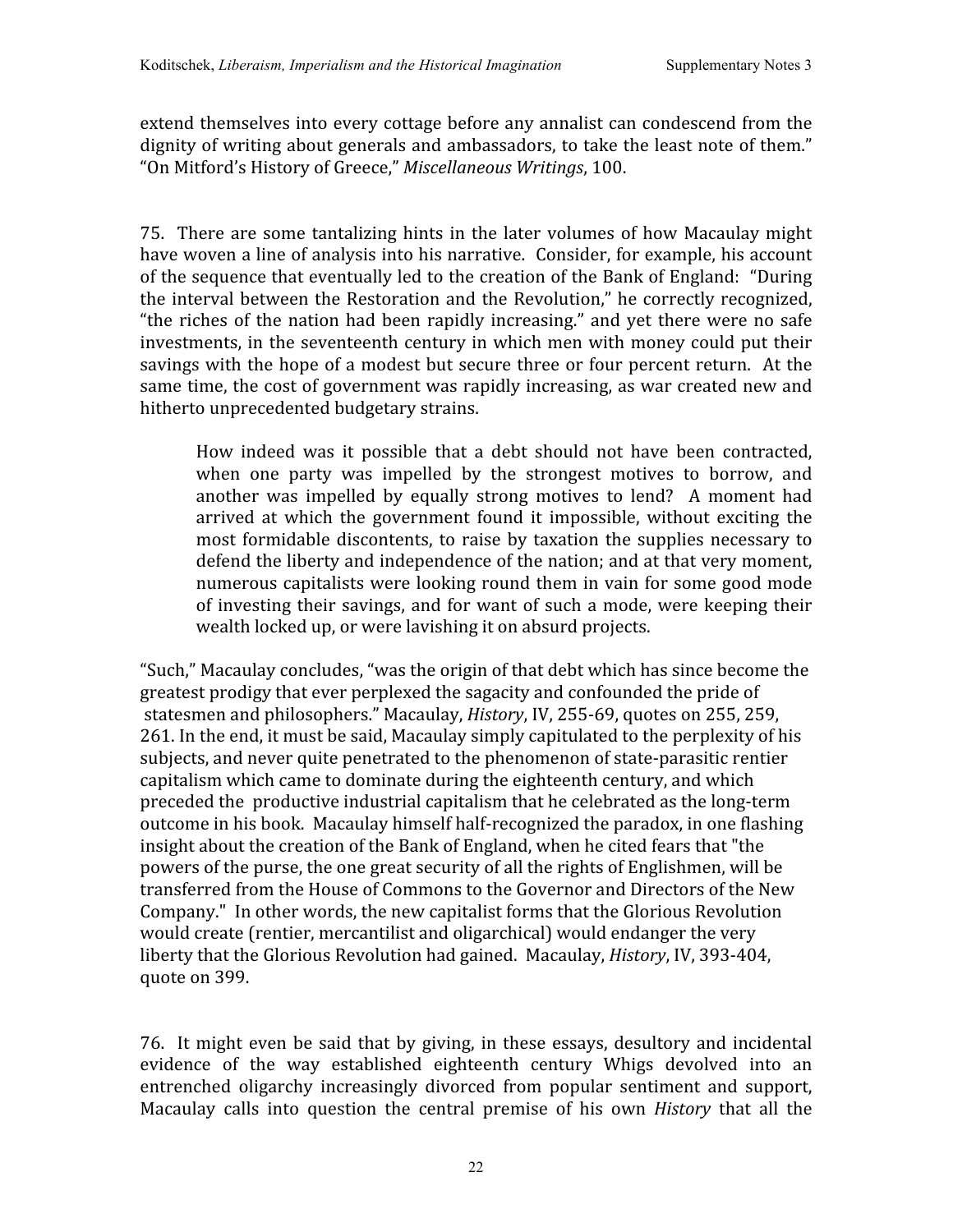fundamentals of political stability had been permanently resolved by 1688. In the late essays, what followed seems more like a reverberating dialectic, in which the Revolution
Whigs
degenerate
into
an
oligarchy
under
Walpole. Then,
in
the
third generation, the elder Pitt tries to revive the old populist Whiggism, only to have it checked posthumously by the Toryism of his son -- which then eventuates in another
wave
of
reformism
in
the
early
nineteenth
century.

This complex and heroically compromised pattern of development might have been made comprehensible had the historian been willing to buttress his narrative of the vicissitudes of high politics, with a probing analysis of the socio‐economic transformation
at
work underneath. This, however, has
already
been
precluded
by the 'third' chapter of volume I, in the *History*, with its contrast between the England of
the
1840s
and
that
of
1688.

Forestalled
by
this
flat
'before'
and
'after'
comparison is any focus on the *process*, which has played itself out in the interim and which might provide an *explanation* of the *dynamics* of social change. Such an explanation would indeed have shown that the socio-economic liberalism of the mid-nineteenth century was *not* a direct product of the Glorious Revolution but, rather, a reaction against
the
corrupt,
restrictive
mercantilist
aristocratic
capitalism
that
the
Glorious Revolution
had
set
in
place.

78. 'Clement'
descendants
of
English
'wolves'
might
well
take
pride
in
the
following account, but it is hard to imagine the Bengali 'sheep' finding much satisfaction in it.

On
one
side
was
a
band
of
English
functionaries,
daring,
intelligent
and
eager to
be
rich. On
the
other
side
was
a
great
native
population,
helpless,
timid, accustomed to crouch under oppression. To keep the stronger race from preying
upon
on
the
weaker
was
an
undertaking
which
tasked
to
the
utmost the
talents
and
energy
of
Clive.
. . .
Against
misgovernment
such
as
afflicted Bengal it was impossible to struggle. The superior intelligence and energy of the dominant class made their power irresistible. A war of Bengalees against Englishmen
was
like
a
war
of
sheep
against
wolves,
of
men
against
demons. The only protection which the conquered could find was in the moderation, the clemency, the enlarged policy of the conquerors. That protection, at a later period [i.e. Macaulay's period] they found. But first English power came among them unaccompanied by English morality . . . During that interval the business of a servant of the Company was simply to wring out of the natives a hundred or two hundred thousand pounds as speedily as possible, that he might return home before his constitution had suffered from the heat. Macaulay,
"Hastings," *Essays*,
607.

80. Beyond
a
certain
point,
however,
Macaulay
recognized
that
the
British
Empire in India could not be pigeonholed into conventional categories. It was *sui generis*, and
entirely
without
historical
precedent: "But
what
constitution
can
we
give
to
our Indian Empire which shall not be strange, which shall not be anomalous? The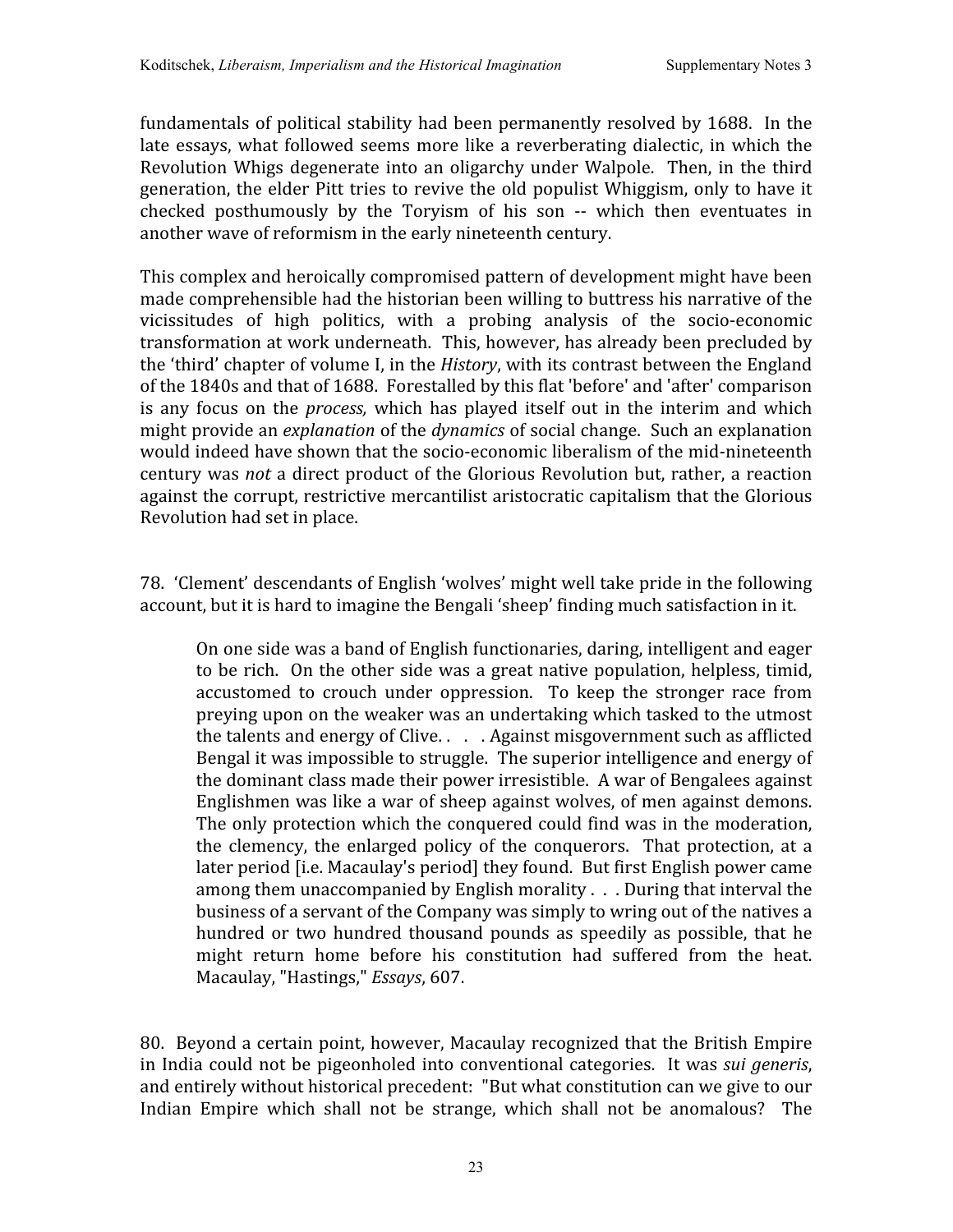Empire is itself the strangest of all political anomalies. That a handful of adventurers from an island in the Atlantic should have subjugated a vast country divided from their place of birth by half the globe . . . a territory more populous than France, Spain Italy and Germany put together, a territory, the present clear revenue of which exceeds the present clear revenue of any state in the world, France excepted; a territory inhabited by men differing from us in race, colour, language, manners, morals, religion, these are prodigies to which the world has seen nothing similar: Reason is confounded. We interrogate the past in vain." *Miscellaneous Writings*,
558‐9.

83. Macaulay's drift here into the language of racial or national character is especially
striking
given
his
father's
(and
to
a
lesser extent
his
own)
commitment
to the
abstract
principle of
racial
equality. Evidently,
by
the
late
1830s,
his
continued commitment to the notion that backward peoples could be made fit for selfgovernment was premised on their willingness to submit to the kind of cultural anglicization, of which he and his father were sterling examples. In the case of the Bengalis and, even more, with the Irish (see note 87, *infra*), the failure to assimilate to British norms and values drove Macaulay to toy with the kind of racialized typologies,
which
he
rejected
in
the
abstract.

See
also,
Macaulay, *Speeches*,
571.

86. "The contest was terrible but short, the weaker went down. His fate was cruel.. . The effect of the insane attempt to subjugate England by means of Ireland was that the Irish became the hewers of wood and the drawers of water to the English." Macaulay, *History
of
England*,
II,
104‐5.

88. "Betrayed, deserted, disorganised, unprovided with resources, begirt with enemies the noble settlement was still no easy conquest. Whatever an engineer might think of the strength of the ramparts, all that was most intelligent, most courageous, most highspirited among the Englishry of Leinster and of Northern Ulster was crowded behind them. . . . They had much in common with that sober, resolute and Godfearing class out of which Cromwell had formed his unconquerable army."

Macaulay, *History
of
England*,
III,
152‐3.

93. The *History*, of course, was extensively reviewed. When the first two volumes appeared, the Whig *Edinburgh Review* was predictably glowing in its praise, while the Tory Quarterly Review was predictably vitriolic in its attack. See William Thomas, *The Quarrel of Macaulay and Croker: Politics and History in the Age of*  Reform, (Oxford University Press, Oxford, 2000). Both reviewers, however, acknowledged that the public had already cast its verdict, and reviews were almost beside the point. The Quarterly Review, LXXXIV, (Murray, London, 1849), 549-630; *The
Edinburgh
Review*,
XC,
(Longman
Edinburgh,
1849),
249‐292.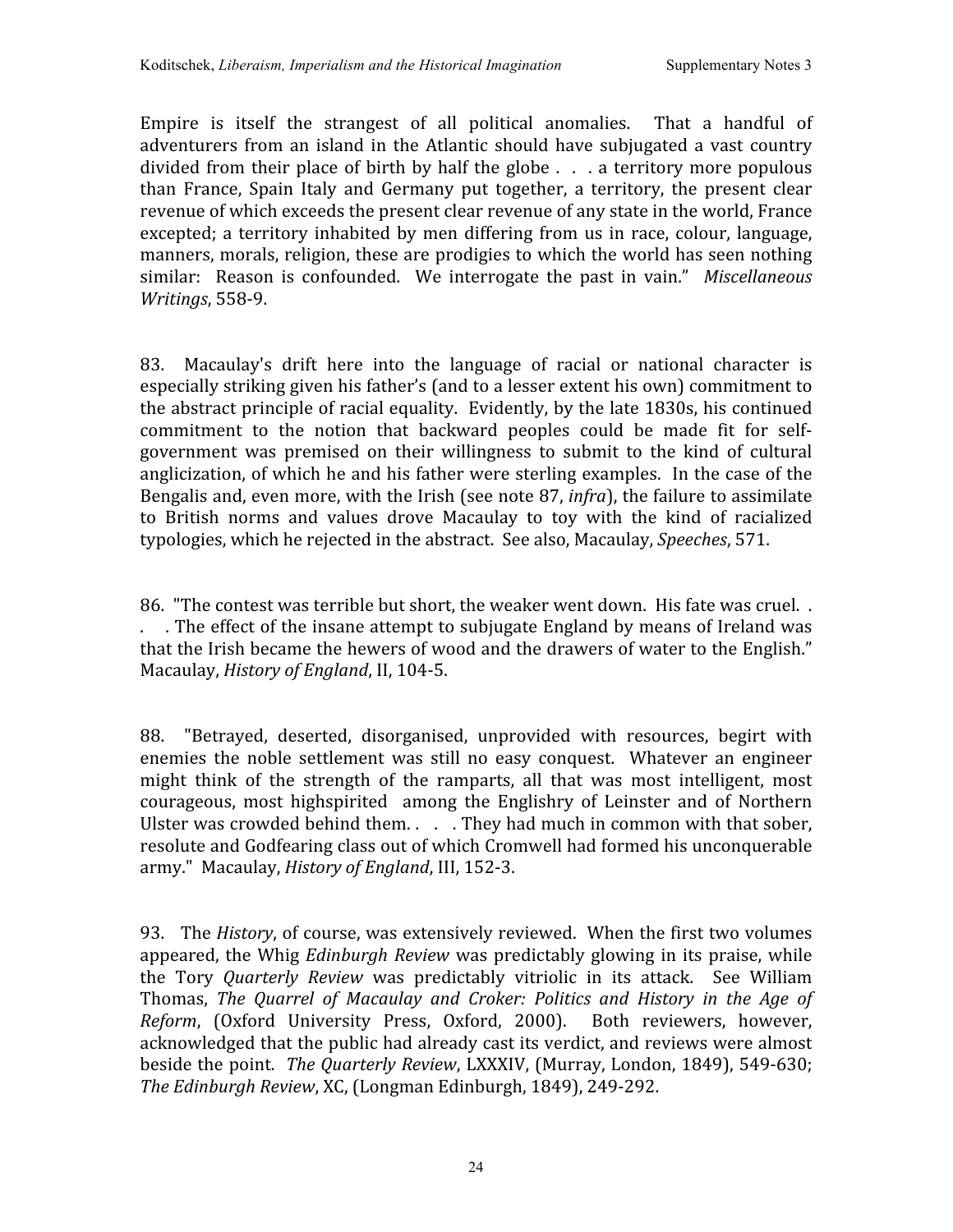95. The
widespread
popularity
of
Macaulay
spanned
the
entire
political
spectrum, from right
to left. According
to John M. Mackenzie, *Propaganda and Empire: The*  Manipulation of British Public Opinion, 1880-1960, (Manchester University Press, Manchester, 1984), 179, he remained one of the most frequently quoted historians in
school
texts
through
the
1950s.

96. For example, see Anthony Trollope's sometimes approving, but sometimes caustic,
marginal
notes on
his copy of
Macaulay's
Essays. Ernest
Chew,
"Anthony Trollope's Marginalia in *Macaulay's* Critical and Historical Essays," Notes and Queries, 48/2, (June, 2001), 152-5.

102. Macaulay's
handling
of
Scottish
history
was
not
as
egregious
as
handling
of Irish events, though it was unpleasantly colored by a certain parvenu impulse to repudiate
his
own
"primitive"
Highland ancestry
– for
example,
in
his
explanation for English indifference to the Glencoe massacre: "To the Londoner of those days [late
seventeenth
century]
Appin
was
what
Caffraria
or
Borneo
is
to
us. He
was
not more
moved
by
hearing
that
some
Highland
thieves
had
been
surprised
and
killed than we are by hearing that a band of Amakosah cattle stealers has been cut off, or that
a
bark
full
of
Malay
pirates
has
been
sunk." Macaulay, *History*,
IV,
173. In
1855, *Blackwood's Edinburgh Magazine* commented on Macaulay's unwillingness to identify with his Scottish heritage: "We do not count him for a renegade, but are honestly persuaded that he is no Scotsman, and never was." CCCCXC, LXXX, (Edinburgh, 1856). In a subsequent essay, *Blackwood's* noted that Macaulay's paternal grandparents were Highlanders, while his maternal grandparents were Quakers -- two groups that were mercilessly caricatured in his writings. "Lord Macaulay's description of the Highlands is accordingly so vituperative, so spiteful, so grotesque ‐‐ it displays such command of the language of hatred, and such astonishing power of abuse that, coming from a writer who challenges a place by the side of Hume and Gibbon, it takes the breath away." *Blackwood's Edinburgh Magazine*,
DXXV,
LXXXV,
(Edinburgh,
1859),
1‐23,
162‐74,
quote
on
160.

104. Macaulay
would
doubtless
have
been
pleased
to
learn
that
the
young
Herbert Morrison began his political self-education with Macaulay's *History*. He would have been less pleased with the socialist politician that this education produced. One wonders what Macaulay would have made of Millicent Fawcett's observation that her feminist consciousness had been initially awakened by childhood discussions of the great
historian's
books. That
the
book
intended
for
the
night
tables
of young ladies might have the effect of stimulating womens' own demands for the 'manly' rights of British citizenship was probably an outcome that he did not anticipate. Cruse, *Victorians and their Reading*, 348; Bernard Donoughue and W.G. Jones, *Herbert
Morrison:
Portrait
of
a
Politician*,
(Phoenix,
London,
2001),
175.